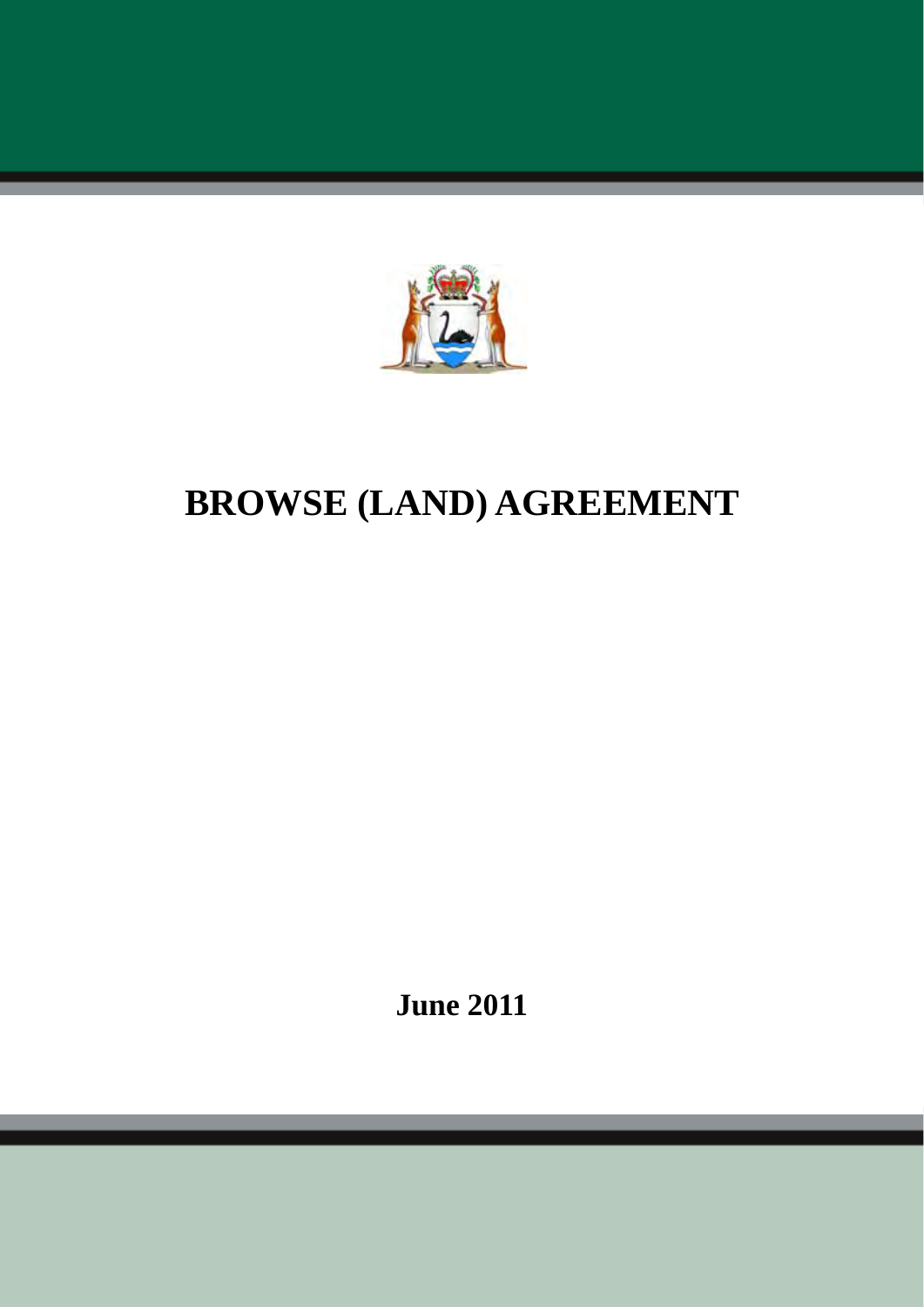## Browse (Land) Agreement

The State of Western Australia

Goolarabooloo Jabirr Jabirr Peoples

This is a working document only. Page numbering differs slightly from executed Agreement.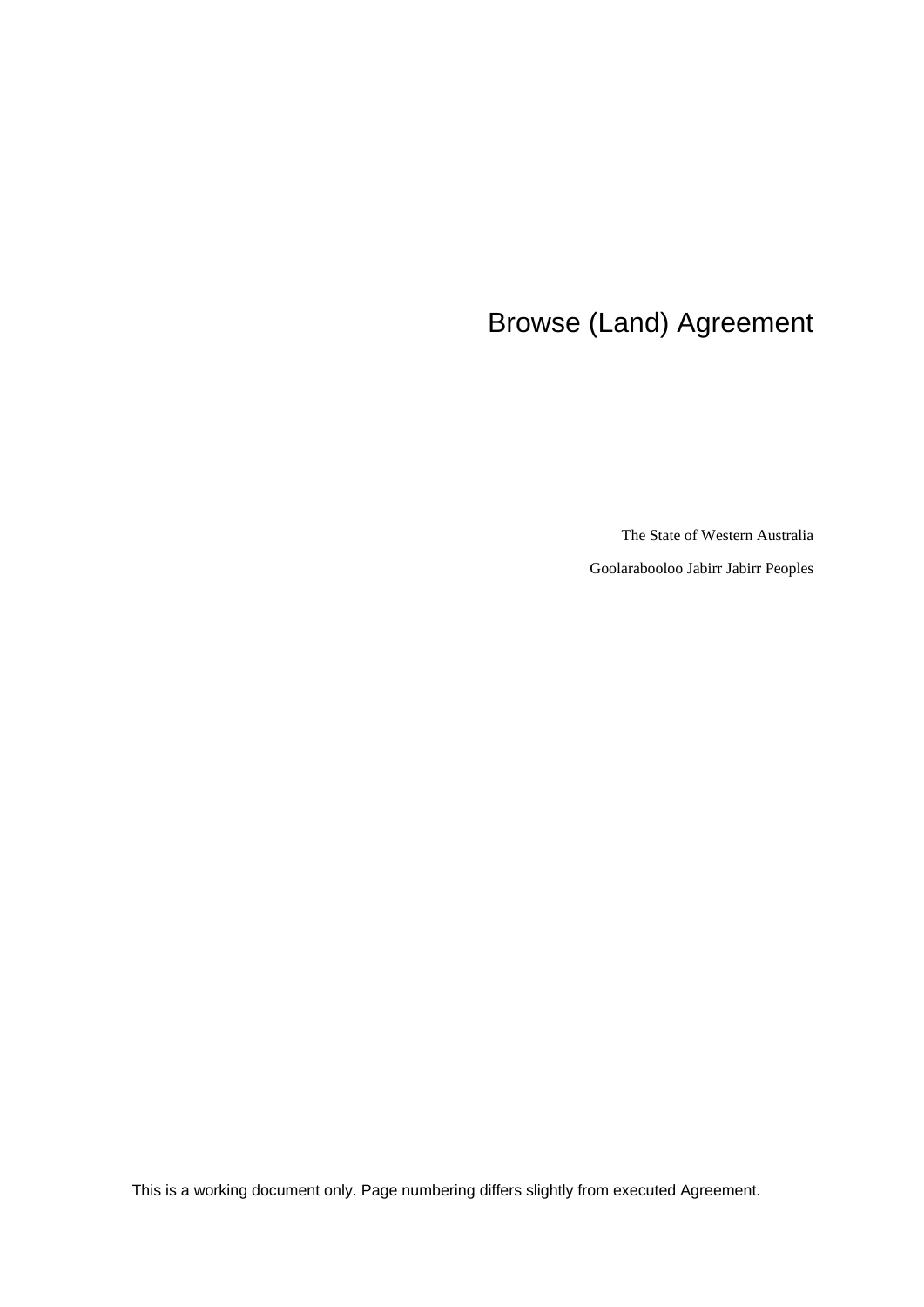## **Table of Contents**

| 1.  | <b>Definitions and Interpretation</b> |                                                                                                                       | $\boldsymbol{2}$ |  |
|-----|---------------------------------------|-----------------------------------------------------------------------------------------------------------------------|------------------|--|
|     | 1.1                                   | <b>Definitions</b>                                                                                                    | $\overline{2}$   |  |
|     | 1.2                                   | Interpretation                                                                                                        | $6\phantom{1}6$  |  |
| 2.  |                                       | <b>Ratification and Operation</b>                                                                                     | $\overline{7}$   |  |
| 3.  | <b>Permitted use of LNG Precinct</b>  |                                                                                                                       |                  |  |
| 4.  | <b>Precinct Closure</b>               |                                                                                                                       |                  |  |
|     | 4.1                                   | <b>Closure Decision</b>                                                                                               | 8                |  |
|     | 4.2                                   | Notification of Closure Decision                                                                                      | 8                |  |
|     | 4.3                                   | Closure of Precinct where no Proponent                                                                                | 8                |  |
| 5.  |                                       | <b>Port at End of Precinct Life</b>                                                                                   | 9                |  |
|     | 5.1                                   | Port to continue operation at discretion of the State                                                                 | 9                |  |
|     | 5.2                                   | Remediation and Grant if Port operation continues                                                                     | 10               |  |
|     | 5.3<br>5.4                            | Dispute in relation to terms of Port Lease                                                                            | 11<br>11         |  |
|     |                                       | Remediation and Grant if Port ceases operation                                                                        |                  |  |
| 6.  |                                       | <b>Remediation of Precinct Land and Facilities</b>                                                                    | 11               |  |
|     | 6.1<br>6.2                            | State to remediate Precinct Land and Facilities following End of Precinct Life<br><b>LNG Precinct Baseline Report</b> | 11<br>11         |  |
|     | 6.3                                   | Remediation and Rehabilitation Works management plan                                                                  | 12               |  |
|     | 6.4                                   | Carrying out of Remediation and Rehabilitation Works                                                                  | 12               |  |
|     | 6.5                                   | Completion of Remediation and Rehabilitation Works                                                                    | 13               |  |
|     | 6.6                                   | Dispute in relation to Remediation and Rehabilitation Works                                                           | 13               |  |
| 7.  | <b>Grant of Precinct Land</b>         |                                                                                                                       |                  |  |
|     | 7.1                                   | Grant of land following closure of the LNG Precinct                                                                   | 13               |  |
|     | 7.2                                   | State and Native Title Party to determine form of title                                                               | 14               |  |
|     | 7.3                                   | Administrative Body to hold Grant Land                                                                                | 14               |  |
|     | 7.4                                   | State not liable                                                                                                      | 14               |  |
|     | 7.5                                   | Costs arising in relation to Grant                                                                                    | 14               |  |
| 8.  |                                       | Limitation of further LNG Development on the Kimberley Coastline                                                      | 15               |  |
| 9.  |                                       | <b>Assignment</b>                                                                                                     | 15               |  |
| 10. | <b>Variation</b>                      |                                                                                                                       | 16               |  |
|     | 10.1                                  | Parties may vary Agreement                                                                                            | 16               |  |
|     | 10.2                                  | Minister to table variations in Parliament                                                                            | 16               |  |
| 11. | <b>Term</b>                           |                                                                                                                       | 16               |  |
| 12. |                                       | Power to extend periods                                                                                               |                  |  |
| 13. |                                       | <b>Duties</b><br>16                                                                                                   |                  |  |
| 14. | <b>Notices</b>                        |                                                                                                                       |                  |  |
|     | 14.1                                  | Manner of notice                                                                                                      | 17               |  |
|     | 14.2                                  | Parties' notice details                                                                                               | 17               |  |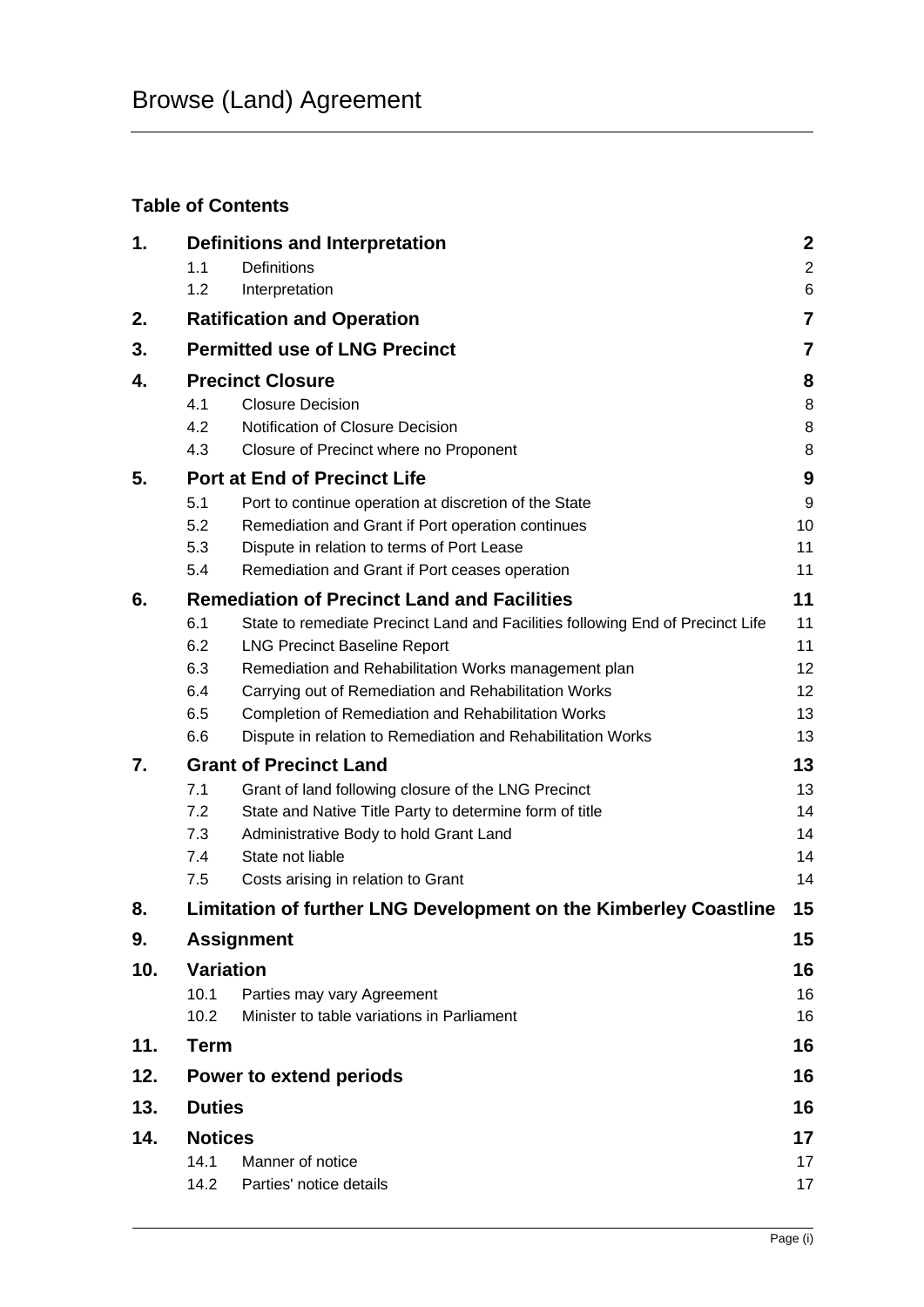| 15. | Applicable law            |                                                                           |    |
|-----|---------------------------|---------------------------------------------------------------------------|----|
| 16. | <b>Dispute Resolution</b> |                                                                           | 18 |
|     | 16.1                      | General dispute resolution                                                | 18 |
|     | 16.2                      | Dispute as to terms of Port Lease or Remediation and Rehabilitation Works | 18 |
| 17. | Warranty                  |                                                                           | 20 |
|     |                           | Annexure 1 – Map of the Kimberley Coastline                               | 22 |
|     |                           | <b>Annexure 2 - LNG Precinct Plan</b>                                     | 23 |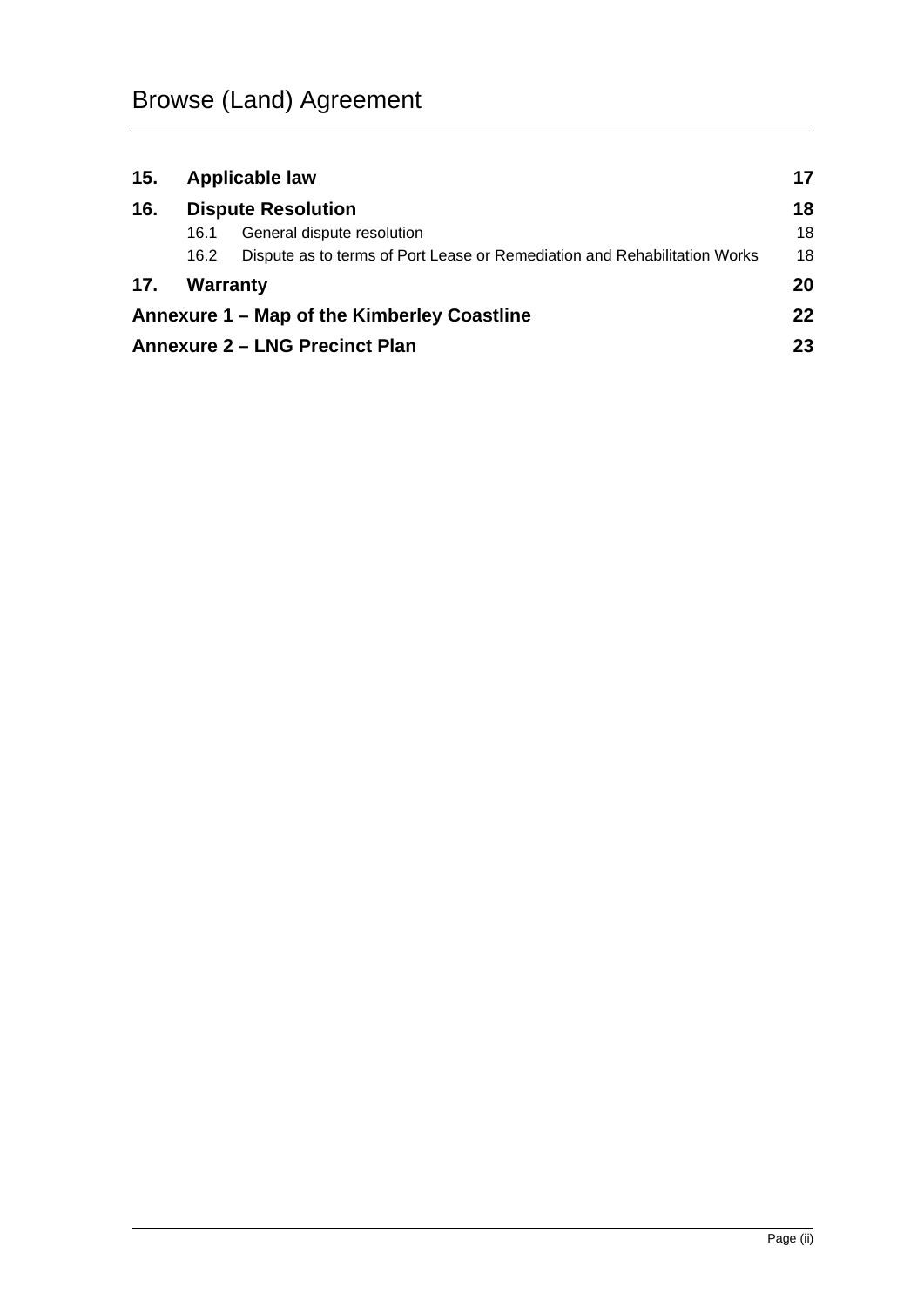## Browse (Land) Agreement

| <b>Date</b>     | 30 June 2011                                                                                                                                                                                                                                                                                                                |  |  |
|-----------------|-----------------------------------------------------------------------------------------------------------------------------------------------------------------------------------------------------------------------------------------------------------------------------------------------------------------------------|--|--|
| <b>Parties</b>  |                                                                                                                                                                                                                                                                                                                             |  |  |
|                 | The Honourable Brendon John Grylls, MLA, the Minister for Lands, acting for and on<br>behalf of the State of Western Australia and its instrumentalities from time to time (the<br>State).                                                                                                                                  |  |  |
|                 | Kimberley Land Council Aboriginal Corporation (ABN 96 724 252 047 ICN) for and on<br>behalf of the Native Title Party (in every respect other than clause 17 in which respect it is<br>signing both as agent for the Native Title Party and in its own capacity), PO Box 2145<br>Broome, Western Australia, 6725 (the KLC). |  |  |
| <b>Recitals</b> |                                                                                                                                                                                                                                                                                                                             |  |  |
| A               | The Native Title Party are the registered native title claimants in relation to the land and<br>waters the subject of the Native Title Claim.                                                                                                                                                                               |  |  |
| B               | The State intends establishing an LNG Precinct in the vicinity of James Price Point. The<br>LNG Precinct is proposed to be developed within the area the subject of the Native Title<br>Claim.                                                                                                                              |  |  |
| C               | The State considers that the LNG Precinct is a unique and important project for the State of<br>Western Australia, the particular circumstances of which justify the State's entry into this<br>Agreement.                                                                                                                  |  |  |
| D               | The State has committed to entering into this Agreement in relation to:                                                                                                                                                                                                                                                     |  |  |
|                 | limiting the use of the LNG Precinct;<br>(a)                                                                                                                                                                                                                                                                                |  |  |
|                 | limiting further LNG development on the Kimberley Coastline;<br>(b)                                                                                                                                                                                                                                                         |  |  |
|                 | the remediation and rehabilitation of the land within the LNG Precinct at the<br>(c)<br>End of Precinct Life; and                                                                                                                                                                                                           |  |  |
|                 | (d)<br>the Grant of title within the LNG Precinct to the Native Title Party at the End<br>of Precinct Life,                                                                                                                                                                                                                 |  |  |
|                 | each on and subject to the terms of this Agreement.                                                                                                                                                                                                                                                                         |  |  |
| E               | The Native Title Party has authorised the KLC to execute this Agreement on their behalf.                                                                                                                                                                                                                                    |  |  |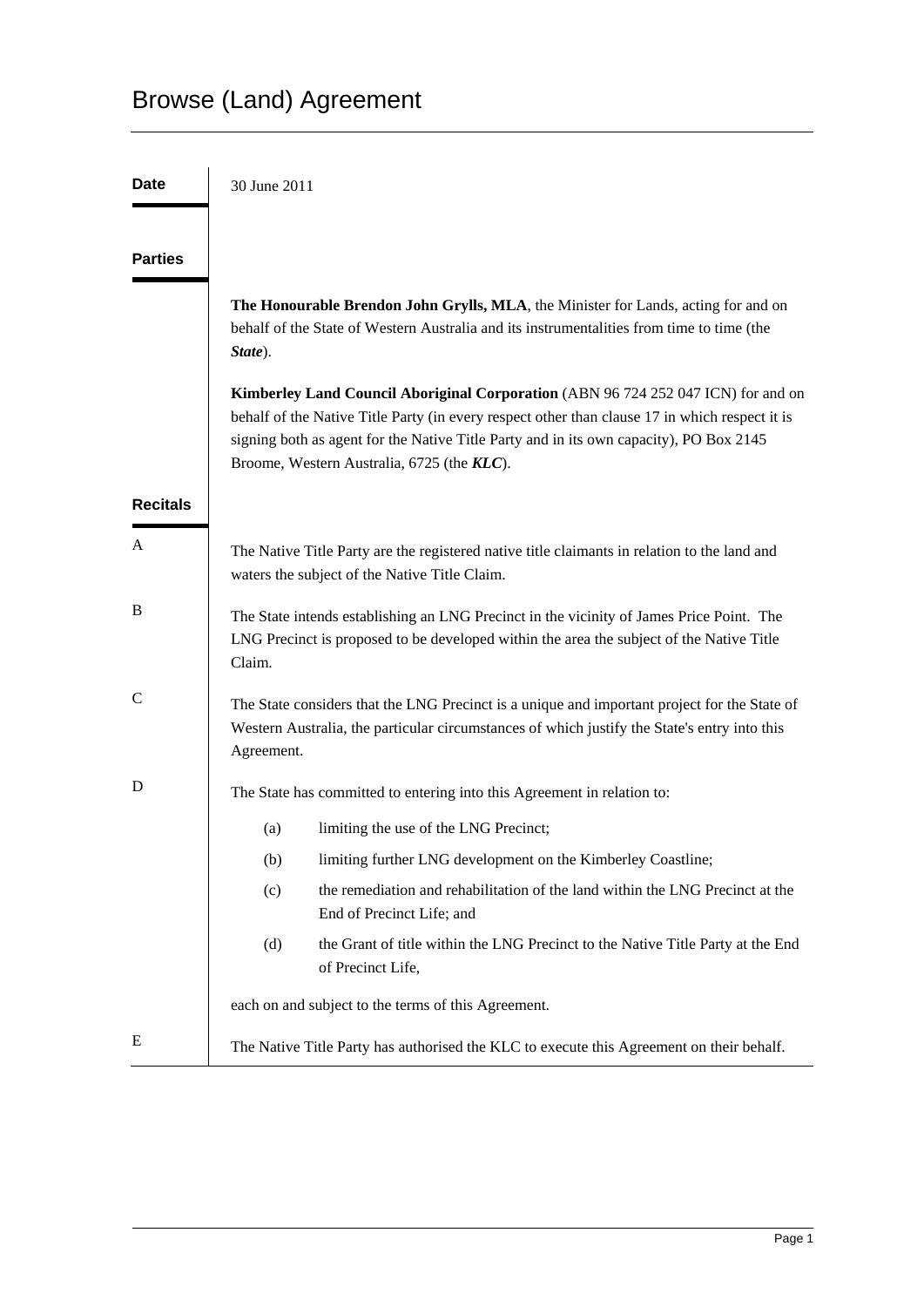#### **It is agreed** as follows.

## **1. Definitions and Interpretation**

#### **1.1 Definitions**

In this Agreement subject to the context:

'*advise'*, '*apply'*, '*approve'*, '*approval'*, '*consent'*, '*certify'*, '*direct'*, '*notice'*, '*notify'*, '*request'*, or '*require'*, means advise, apply, approve, approval, consent, certify, direct, notice, notify, request, or require in writing as the case may be and any inflexion or derivation of any of those words shall have a corresponding meaning.

*Access Road* means the access road from the Broome-Cape Leveque Road to the LNG Precinct as set out on the map in Annexure 2, and more specifically means those parts of Lot 259 on Deposited Plan 220696, being part of the land in qualified certificate of Crown land title volume 3015 folio 565, being a total area of approximately 291 ha within the 1422.6 ha area marked G on Deposited Plan 68246, and within the 1000 ha and 2000 ha areas marked C and D on Deposited Plan 68246 respectively. In particular:

- (a) an area of approximately 191 ha within the 1422.6 ha area marked G on Deposited Plan 68246;
- (b) an area of approximately 40 ha within the 1000 ha area marked C on Deposited Plan 68246 and/or the 1422.6 ha area marked G on Deposited Plan 68246;
- (c) an area of approximately 60 ha within the 2000 ha area marked D on Deposited Plan 68246 and/or the 1422.6 ha area marked G on Deposited Plan 68246.

*Administrative Body* means the Administrative Body, as approved by the State and the Native Title Party, created to deliver benefits to or for the benefit of the Native Title Party and hold land Granted for the benefit of the Native Title Party under this Agreement, and, to the extent relevant as the holder of land Granted under this Agreement, to perform the obligations of the Native Title Party under this Agreement.

*Closure Decision* means a decision to close the LNG Precinct in accordance with clause 4.

*Commencement Date* means the date on which all of the provisions of this Agreement come into effect by operation of clause 2(d).

*Completion of Remediation* means the date on which Remediation and Rehabilitation Works are completed or deemed to be completed under clause 6.5.

*Contamination* has the same meaning as the CS Act.

*CS Act* means the *Contaminated Sites Act 2003* (WA).

*End of Precinct Life* occurs on the date determined under clause 4.2.

*Environmental Status Report* has the meaning given in clause 6.4(e).

*EP Act* means the *Environmental Protection Act 1986* (WA).

*EPBC Act* means the *Environment Protection and Biodiversity Conservation Act 1999* (Cth).

*Excluded Facilities* means: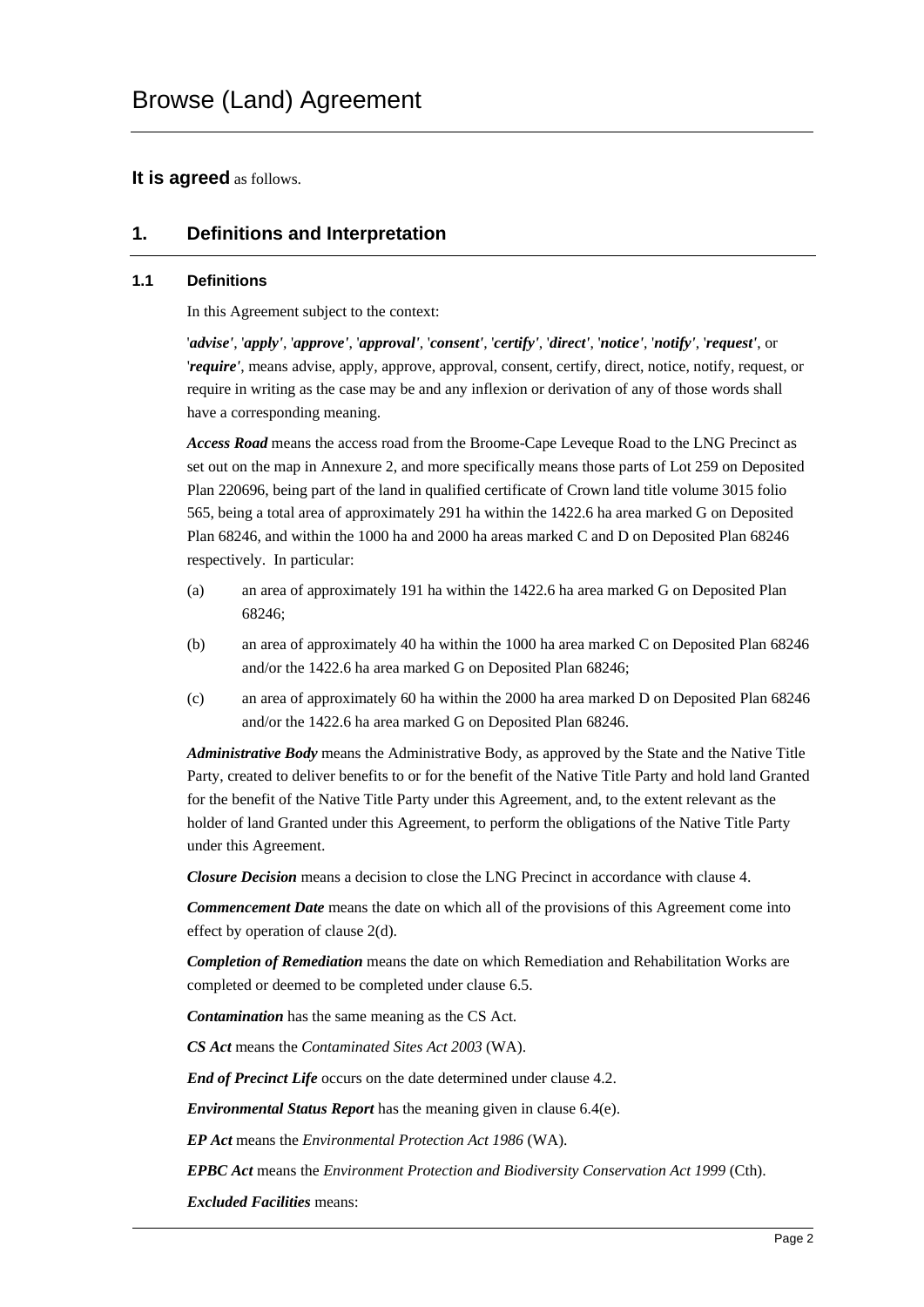- (a) man-made alterations to the shoreline;
- (b) the Access Road and any other public or gazetted roads;
- (c) any other ancillary infrastructure within the Onshore Service Corridor or infrastructure corridors located within road reserves or otherwise servicing the LNG Precinct;
- (d) port infrastructure (including any facilities) within the Port Waters;
- (e) breakwaters;
- (f) any part of the seabed, including navigation channels and turning basins; and
- (g) if under this Agreement or any other agreement any Facilities (including a Proponent's accommodation facilities within the Workers' Accommodation Site) are to be transferred to the Native Title Party, then:
	- (i) those Facilities; and
	- (ii) that part of the Precinct Land or Port Land (as the case may be) connected to those Facilities as set out in the agreement contemplated above.

*Facilities* means all man made structures built within the LNG Precinct, but excludes the Excluded Facilities.

*Grant* means the grant, making, creation, declaration, dedication, proclamation, order or vesting of a right or interest in, or authority to, land and waters under any Law.

*Industrial Precinct* means that part of Lot 259 on Deposited Plan 220696, being part of the land in qualified certificate of Crown land title volume 3015 folio 565, being an area of approximately 1980 ha within the 2019.9 ha area marked B on Deposited Plan 68246, as referred to in the notice and set out on the map contained in Annexure 2 comprising:

- (a) the industrial blocks for any Proponent; and
- (b) the common user area.

*Kimberley Coastline* means the coastline of the land so described on the map which forms Annexure 1 to this Agreement.

*LandCorp* means the Western Australian Land Authority, established under section 5 of the *Western Australian Land Authority Act 1992* (WA), of Wesfarmers House, 40 The Esplanade, Perth, Western Australia, 6000.

*Law* means any law of the Commonwealth or Western Australia and includes the common law and equity, any written law, statute, regulation or other instruments made under statute.

*LNG* means liquefied natural gas and includes any associated condensate and liquefied petroleum gas.

*LNG Precinct* means the development required to produce, store and ship LNG including:

- (a) the Petroleum processing facility;
- (b) all land, waters, infrastructure and land or water use (including shipping) associated with or required for the Petroleum processing facility; and
- (b) ancillary facilities including power, gas and water processing to support the LNG Precinct,

to be built in the vicinity of James Price Point within the area of the Native Title Claim.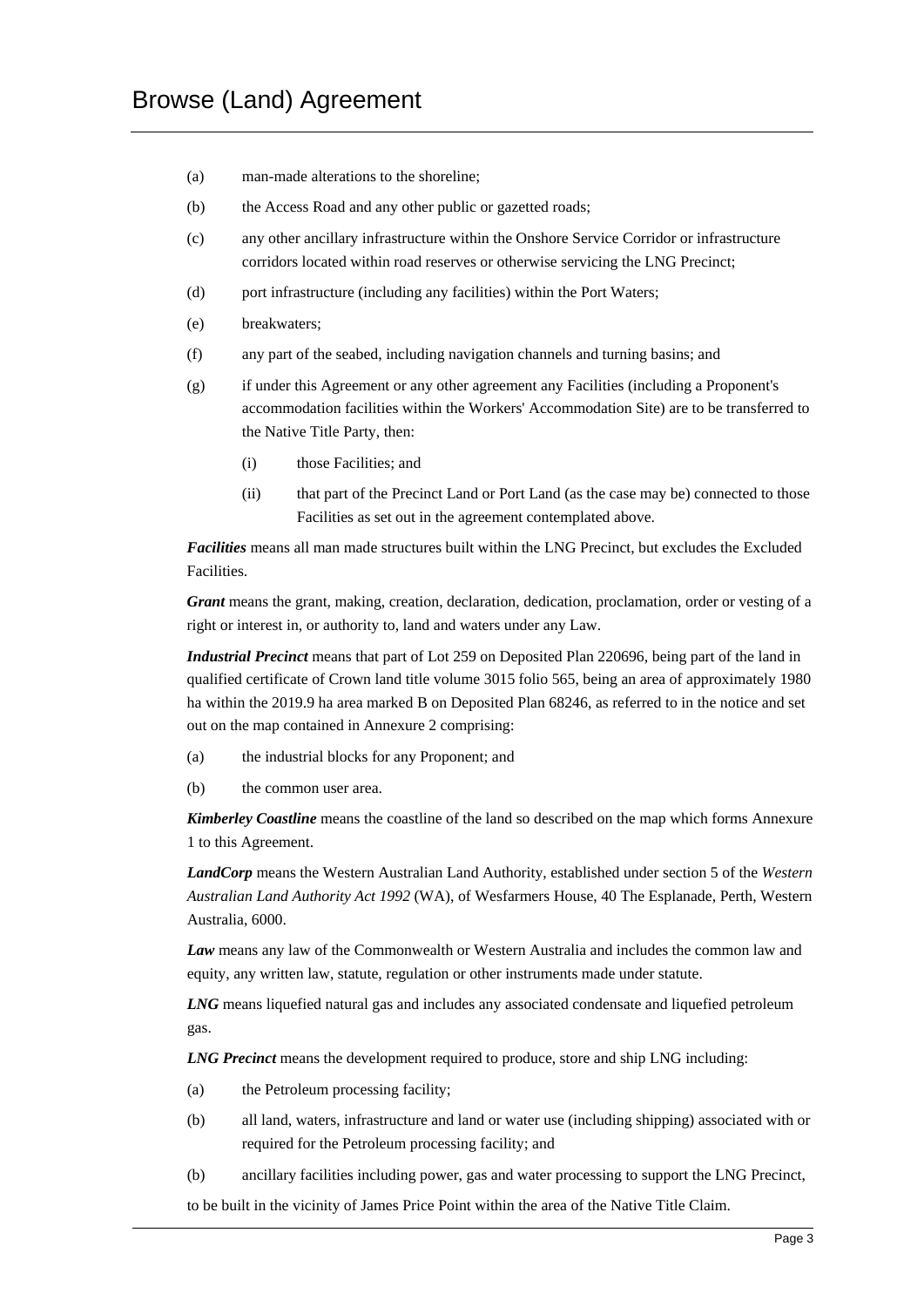*LNG Precinct Baseline Report* has the meaning given in clause 6.2(a).

*Loss* means any loss, liability, claim, action, damage, cost, charge, expense (including legal fees on a solicitor-client basis), diminution in value or deficiency, but does not include loss of profit, loss of production, loss of reputation or any indirect or consequential loss.

*Minister* means the Minister in the Government of the State for the time being responsible for the administration of the Act that ratifies this Agreement and pending the passing of that Act means the Minister for Lands or such other Minister for the time being designated in a notice from the State to the Native Title Party and includes the successors in office of the Minister.

*Native Title Act* means the *Native Title Act 1993* (Cth).

*Native Title Claim* means the application pursuant to the Native Title Act made on behalf of the Goolarabooloo / Jabirr Jabirr Peoples (Federal Court No WAD 6002/1998; NNTT Number WC99/36) and as amended from time to time.

*Native Title Claim Group* has the meaning set out in the Native Title Act in relation to the Native Title Claim.

*Native Title Party* means the registered native title claimants under the Native Title Act for and on behalf of the Native Title Claim Group.

*Onshore Service Corridor* means those parts of Lot 259 on Deposited Plan 220696, being part of the land in qualified certificate of Crown land title volume 3015 folio 565, being a total area of 232 ha within the 1422.6 ha area marked G on Deposited Plan 68246, and within the 1000 ha and 2000 ha areas marked C and D on Deposited Plan 68246 respectively, as set out on the map contained in Annexure 2. In particular:

- (a) an area of approximately 172 ha within the 1422.6 ha area marked G on Deposited Plan 68246;
- (b) an area of approximately 24 ha within the 1000 ha area marked C on Deposited Plan 68246 and/or the 1422.6 ha area marked G on Deposited Plan 68246;
- (c) an area of approximately 36 ha within the 2000 ha area marked D on Deposited Plan 68246 and/or the 1422.6 ha area marked G on Deposited Plan 68246.

*Permitted Assignee* has the meaning given in clause 9.

*Petroleum* has the meaning given in the *Petroleum and Geothermal Resources Act 1967* (WA).

*Port* means the port vested in and operated by the Port Authority under the *Port Authorities Act 1999* (WA) within the Port Land and Port Waters.

*Port Authority* means Broome Port Authority.

*Port Land* means that area of approximately 110 ha within the 240.31 ha area comprising:

- (a) that part of Lot 259 on Deposited Plan 220696, being part of the land in qualified certificate of Crown land title volume 3015 folio 565, that is within the 226.3 ha area marked A on Deposited Plan 68246; and
- (b) the area of 14.01 ha of Lot 3001 on Deposited Plan 68245,

as set out on the map contained in Annexure 2.

*Port Waters* means that area set out on the map contained in Annexure 2.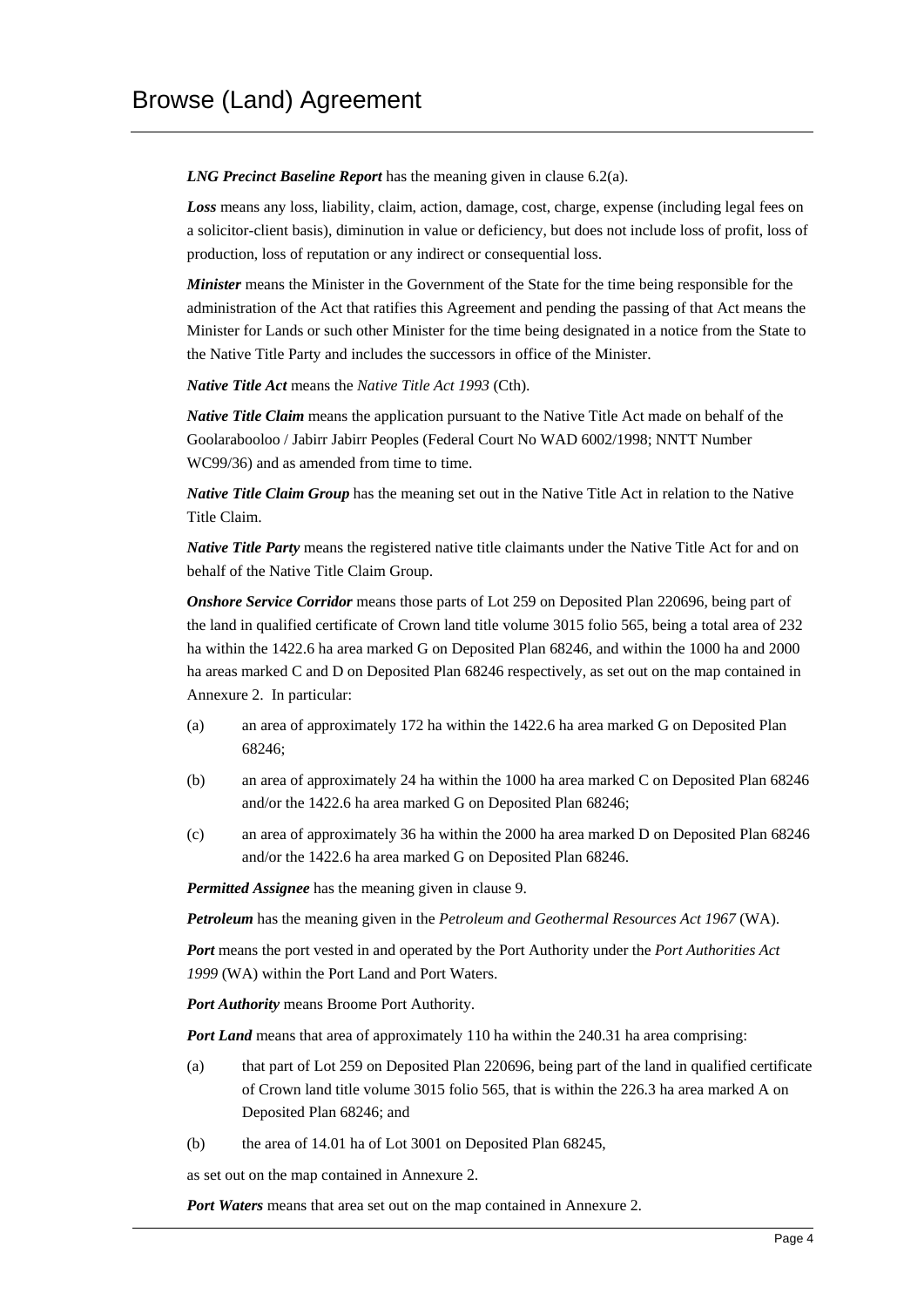*Post Contamination* means Contamination that satisfies each of the following sub-clauses (a) to (c) inclusive:

- (a) did not exist prior to the creation of the LNG Precinct; and
- (b) does not arise out of any Contamination that did exist prior to the creation of the LNG Precinct as identified in the LNG Precinct Baseline Report; and
- (c) is not, and does not arise out of any, Contamination caused by the Native Title Party.

*Precinct Land* means the land comprised in the Industrial Precinct, Third Party Contractors' Site and Workers' Accommodation Site for the purposes of clause 7.

*Precinct Supply Base* means an area within the LNG Precinct used by a Proponent to supply that Proponent's (including a joint venture in which a Proponent has a participating interest) offshore facilities that are supplying or intended to supply Petroleum to the LNG Precinct or that Proponent's activities relating to the exploration for or production of Petroleum intended for supply to the LNG Precinct.

*Project Rights* means the rights, consents, permits, authorisations, leases, titles, tenures, easements, licences or approvals and other entitlements necessary to comply with obligations imposed in relation to, the LNG Precinct within the area of the LNG Precinct (together *Approvals*), including all Grants, renewals, extensions, regrants and remaking of such rights, and including but not limited to:

- (a) Approvals for any act done by the State, Proponents, LandCorp or the Port Authority for the purposes of the LNG Precinct, including works necessary for the construction, operation, maintenance, decommissioning and rehabilitation of facilities for any part of the LNG Precinct; and
- (b) the making of necessary regulations or by-laws or other legislative or administrative acts by the State as required for the construction, operation, maintenance, decommissioning and rehabilitation of the LNG Precinct.

*Proponent* means each person who is an occupier of an industrial block within the LNG Precinct and who operates a Proponent Project.

*Proponent Project* means a Proponent's project for the processing and exporting of LNG within and from the LNG Precinct carried out pursuant to and in accordance with the Project Rights and includes:

- (a) receiving Petroleum and the establishment and operation of the Precinct Supply Base;
- (b) pre-treatment and processing of Petroleum into LNG and other products;
- (c) the storage, loading and transporting of LNG and other products; and
- (d) all things necessary and incidental to paragraphs (a) to (c) above.

*Remediation and Rehabilitation Works* means the remediation and rehabilitation of the LNG Precinct and includes:

- (a) decommissioning and dismantling the Facilities; and
- (b) remediation of any Post Contamination,

but does not include any remediation or rehabilitation of or to the Excluded Facilities.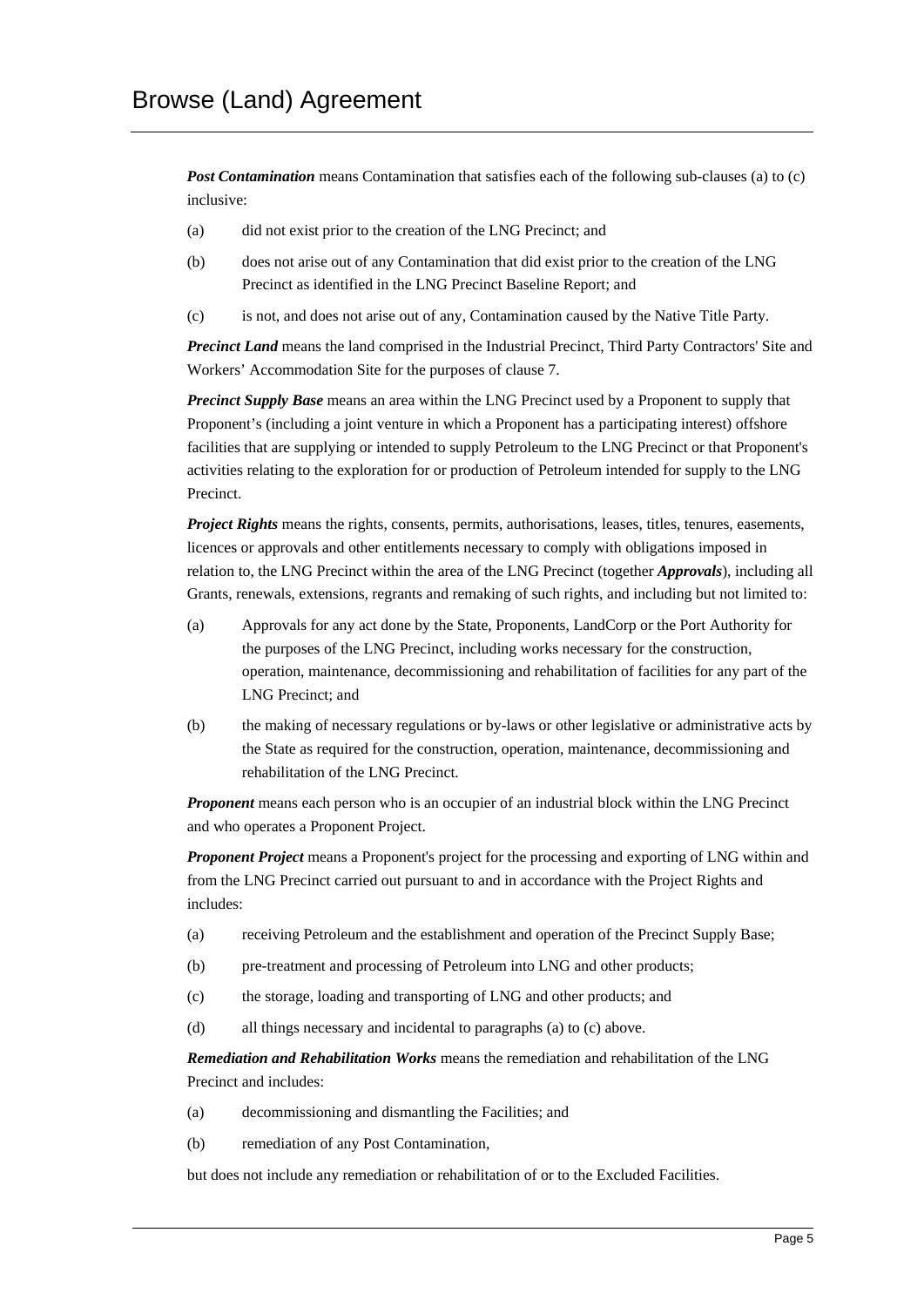*Taking Orders* means the orders or instruments for the taking of rights and interests, including native title rights and interests, in the land comprised in the Precinct Land or otherwise registrable under Part 9 of the *Land Administration Act 1997* (WA).

*Third Party Contractors' Site* means that part of Lot 259 on Deposited Plan 220696, being part of the land in qualified certificate of Crown land title volume 3015 folio 565, being an area of approximately 200 ha within the 1000 ha area marked C on Deposited Plan 68246, as set out on the map contained in Annexure 2.

*Workers' Accommodation Site* means that part of Lot 259 on Deposited Plan 220696, being part of the land in qualified certificate of Crown land title volume 3015 folio 565, being an area of approximately 200 ha within the 2000 ha area marked D on Deposited Plan 68246, as referred to in the notice and set out on the map contained in Annexure 2.

#### **1.2 Interpretation**

- (a) In this Agreement, clause headings do not affect interpretation or construction and, unless the context otherwise requires:
	- (i) monetary references are references to Australian currency unless otherwise specifically expressed;
	- (ii) words in the singular shall include the plural and words in the plural shall include the singular according to the requirements of the context;
	- (iii) one gender includes the other genders;
	- (iv) a covenant or agreement by more than one person binds, and is enforceable against, those persons jointly and each of them severally;
	- (v) reference to any other document includes that document as from time to time added to, varied or amended and notwithstanding any change in the identity of the parties;
	- (vi) reference to a clause or schedule is a reference to a clause or schedule to this Agreement, and a reference to a subclause or paragraph is a reference to the subclause of the clause, paragraph of the clause or subclause as the case may be in, or in relation to, which the reference is made;
	- (vii) a reference to a party to this Agreement includes the party's successors, permitted substitutes and permitted assigns (and, where applicable, the party's legal personal representatives);
	- (viii) 'including' means, 'including, but not limited to';
	- (ix) no rules of construction apply to the disadvantage of a party because that party was responsible for the drafting of this Agreement or of any of the provisions of this Agreement;
	- (x) a reference to a 'person' includes a body corporate;
	- (xi) references to statutes, regulations, ordinances and by-laws when contained in this Agreement:
		- (A) include amendments, re-enactments or consolidations of any of them;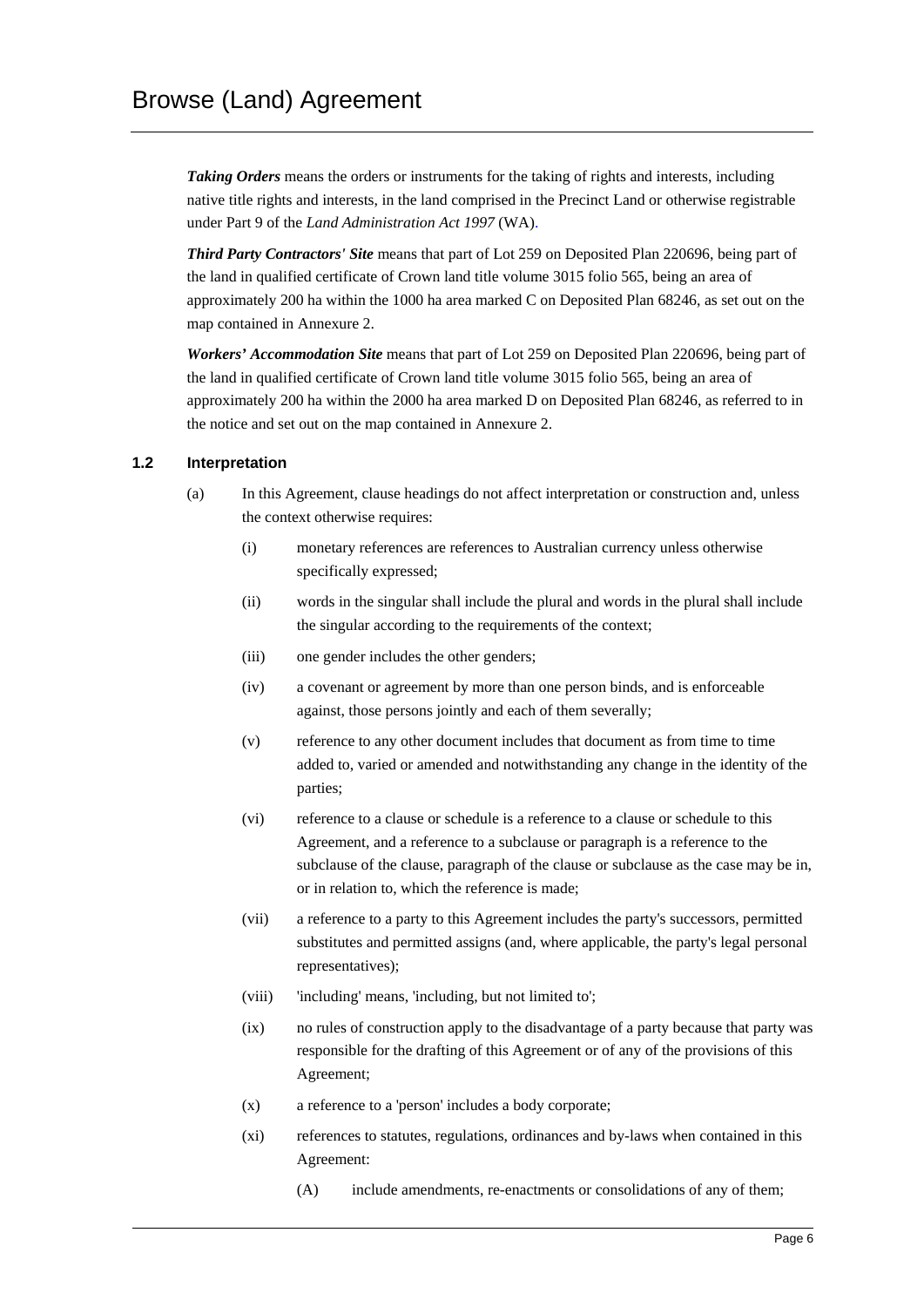- (B) include any statute, regulation, ordinance or by-law made in substitution thereof; and
- (C) a reference to a statute includes every regulation, proclamation, ordinance and by-law issued under that statute; and
- (xii) if a government department, authority, body or tribunal (including, without limitation, the Port Authority or LandCorp) is replaced or made defunct, the reference to that body shall include a reference to the replacement body or such other body that most closely performs the functions of the defunct body.
- (b) Nothing in this Agreement shall be construed to exempt the parties from compliance with, or to require the parties to do anything contrary to, any Law relating to native title or any lawful obligation or requirement imposed on the parties pursuant to any Law relating to native title.
- (c) Nothing in this Agreement shall be construed to exempt the parties or any other person from compliance in connection with the protection of the environment arising out of or incidental to their activities under this Agreement that may be made pursuant to the EP Act, CS Act or the Act that ratifies this Agreement.

## **2. Ratification and Operation**

- (a) The State shall introduce and sponsor a Bill in the State Parliament of Western Australia as soon as reasonably practicable and in any event prior to 30 June 2012 or such later date as may be agreed between the parties to ratify this Agreement. The State shall endeavour to secure the timely passage of such Bill as an Act.
- (b) The provisions of this Agreement other than this clause and clause 1 will not come into operation until the Bill referred to in paragraph (a) has been passed by the State Parliament of Western Australia and comes into operation as an Act.
- (c) If by 30 June 2014 or such later date as may be agreed between the parties the said Bill has not commenced to operate as an Act then, unless the parties hereto otherwise agree, this Agreement will then cease and determine and no party hereto will have any claim against any other party hereto with respect to any matter or thing arising out of, done, performed, or omitted to be done or performed under this Agreement.
- (d) On the date on which the said Bill commences to operate as an Act all the provisions of this Agreement will operate and take effect despite any other enactment or other law.

## **3. Permitted use of LNG Precinct**

- (a) The State agrees, subject to clause 5.1 and the balance of this clause 3, that:
	- (i) the LNG Precinct will be used only for the receipt of Petroleum, pre-treatment and processing of Petroleum into LNG and other products (excluding downstream processing), the storage, loading and transporting of LNG and all things necessary and incidental thereto, including the Precinct Supply Base and purposes associated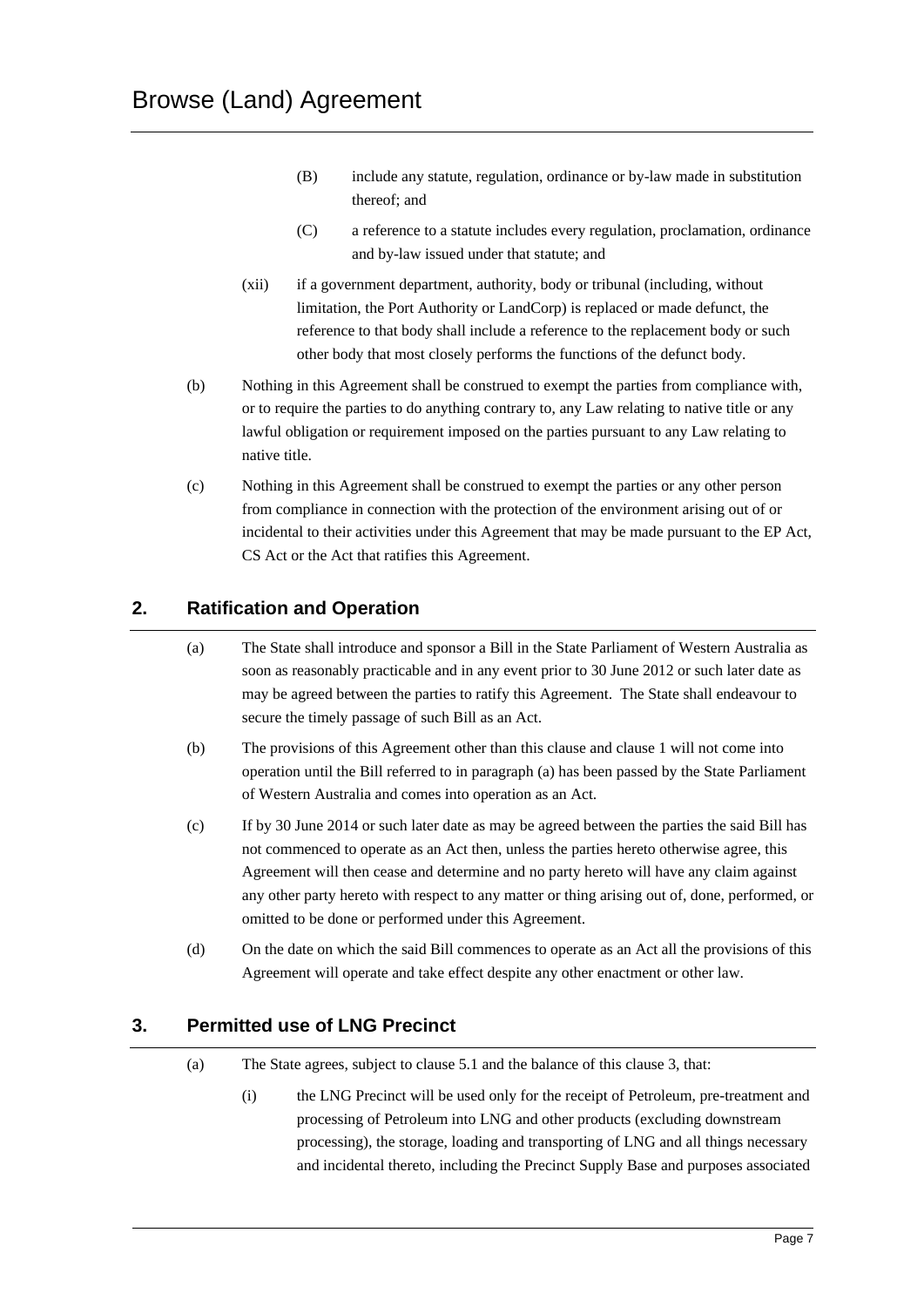with the administration and management of the Port by the Port Authority (the *Permitted Precinct Use*);

- (ii) it will not use or permit any other person to use the LNG Precinct otherwise than for a Permitted Precinct Use; and
- (iii) it will procure that neither LandCorp nor the Port Authority will use or permit any other person to use the LNG Precinct otherwise than for a Permitted Precinct Use.
- (b) Nothing in this clause 3:
	- (i) displaces the obligations of the Port Authority under international custom or convention or under common law relating to seas and ports; or
	- (ii) limits the Port Authority's ability to conduct exercises by itself or with others for the purpose of emergency and safety drills (whether related to a Proponent Project or not); or
	- (iii) limits the Port Authority from refuelling, supplying or providing assistance to any Commonwealth vessel; or
	- (iv) limits the Port Authority from providing assistance to vessels or third parties in an actual or perceived emergency.

## **4. Precinct Closure**

#### **4.1 Closure Decision**

- (a) The State:
	- (i) subject to paragraph (b), may make a Closure Decision in respect of the LNG Precinct at any time after the Commencement Date;
	- (ii) subject to paragraph (b), must consider whether a Closure Decision should be made at the date that is 50 years following the Commencement Date and notify the Native Title Party as to whether or not a Closure Decision will be made; and
	- (iii) must make a Closure Decision in respect of the LNG Precinct prior to or on the date that is 100 years from the Commencement Date, unless the parties to this Agreement otherwise agree.
- (b) The State must not make a Closure Decision under paragraphs (a)(i) or (a)(ii) during the establishment and operation of a Proponent Project.

#### **4.2 Notification of Closure Decision**

If the State makes a Closure Decision under clause 4.1, the State must promptly notify the Native Title Party to that effect and the End of Precinct Life will take effect on the date set out in the notice.

#### **4.3 Closure of Precinct where no Proponent**

(a) If, at any time following registration of the Taking Orders under the *Land Administration Act 1997* (WA):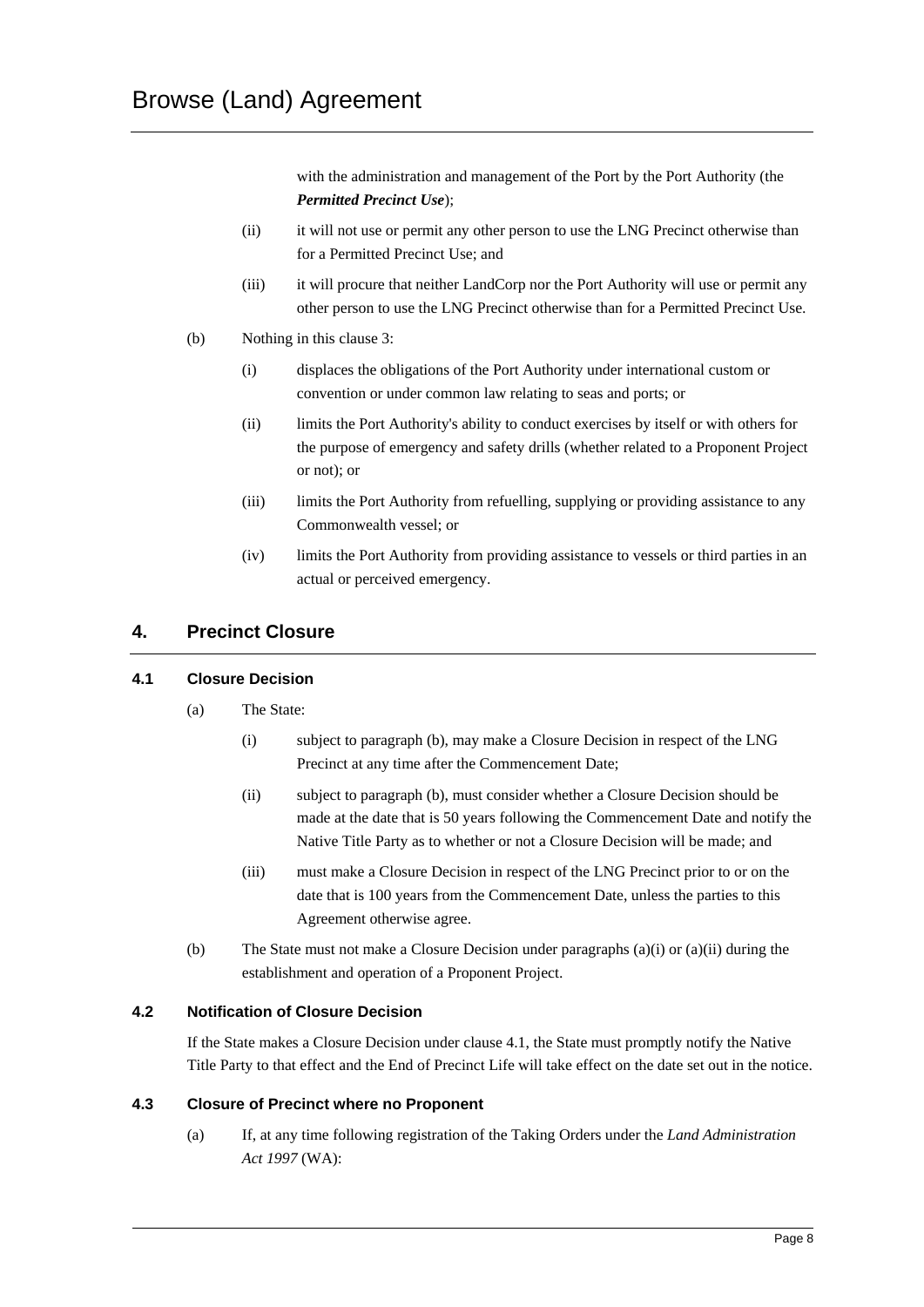- (i) for a continuous period of 10 years, there is no interest in land within the LNG Precinct held by a Proponent;
- (ii) there has been no exercise of rights under any interest in land within the LNG Precinct held by a Proponent within 10 years of the creation of the interest;
- (iii) for a continuous period of 10 years, there is no legally enforceable right between the State and a potential Proponent for the Grant of an interest within the LNG Precinct to that Proponent for the purpose of conducting a Proponent Project; or
- (iv) there has been no exercise of a legally enforceable right between the State and a potential Proponent for the Grant of an interest within the LNG Precinct to that Proponent for the purpose of conducting a Proponent Project within 5 years of the creation of the right,

and provided that if the circumstance in paragraph (iv) is being relied upon, at least 10 years have lapsed since the registration of the Taking Orders, the Native Title Party may give notice requiring the State, acting reasonably, to:

- (v) make a Closure Decision under clause 4.1(a)(i); or
- (vi) make a decision that in the State's opinion a legally enforceable right between the State and a potential Proponent for the Grant of an interest within the LNG Precinct to that Proponent for the purpose of conducting a Proponent Project is likely to be entered into in the foreseeable future (an *Extension Decision*),

and the State will give the Native Title Party notice of the decision contemplated by paragraphs (v) or (vi) as soon as reasonably practicable thereafter.

- (b) If the State gives notice of an Extension Decision and a legally enforceable right between the State and a potential Proponent for the Grant of an interest within the LNG Precinct to that Proponent for the purpose of conducting a Proponent Project is not entered into within 2 years of the notice of the Extension Decision, the Native Title Party may again give notice requiring the State, acting reasonably, to:
	- (i) make a Closure Decision under clause 4.1(a)(i); or
	- (ii) make a further Extension Decision.
- (c) If the State has made 3 consecutive Extension Decisions under paragraphs (a)(vi) and (b), and the Native Title Party again gives notice to the State in accordance with paragraph (b), then the State must make a Closure Decision under clause 4.1(a)(i).

## **5. Port at End of Precinct Life**

#### **5.1 Port to continue operation at discretion of the State**

(a) Notwithstanding clause 3, and notwithstanding that a Closure Decision may have been made under clause 4, the State may, in its absolute discretion but following consultation with the Native Title Party, determine that the Port will continue to operate after the End of Precinct Life as a port under, and for any purpose permitted under, the *Port Authorities Act 1999* (WA).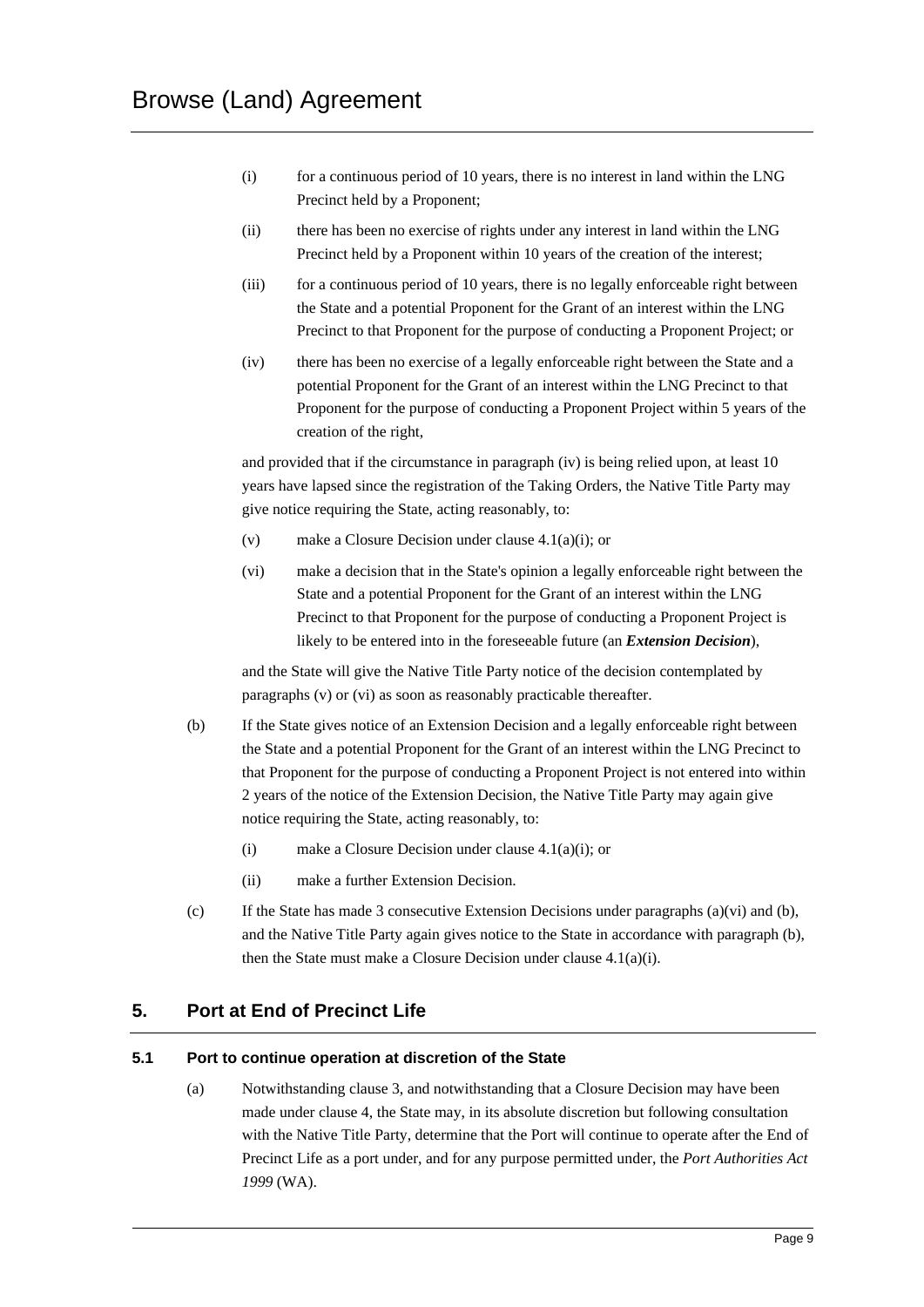- (b) As soon as practicable following the State making a Closure Decision, the State will notify the Native Title Party as to whether the Port will continue to operate beyond the End of Precinct Life and the manner of operation, including the capacity, permitted use and purpose of the Port.
- (c) The Native Title Party or any member of the Native Title Claim Group may make any representation (including an action, objection or submission) in relation to any approval for the continued operation, capacity, permitted use or purpose of the Port.

#### **5.2 Remediation and Grant if Port operation continues**

- (a) If the State gives notice under clause 5.1(b) that the Port will operate beyond the End of Precinct Life, then the State will not be obliged to carry out Remediation and Rehabilitation Works for the Port Land pursuant to clause 6 until such time as specified in a notice given by the State to the Native Title Party that the Port will cease operation.
- (b) Subject to paragraph (d), the State will Grant the Port Land to the Native Title Party in accordance with clause 7 at the same time as the Grant of the Precinct Land occurs, notwithstanding that the Port Land has not been subject to Remediation and Rehabilitation Works in accordance with clause 6.
- (c) Unless the State and the Native Title Party otherwise agree, the State will retain all liability for Remediation and Rehabilitation of the Port Land as contemplated by this Agreement.
- (d) If the State has given notice under clause 5.1(b) that the Port will continue to operate as a port following the End of Precinct Life, the obligation of the State in relation to the Grant of Port Land will be conditional upon the Native Title Party and the State entering into an agreement to lease the Port Land to the State (or to any government or governmental, semi governmental or administrative body, department, commission or authority, any government Minister, agency or instrumentality, any port authority or entity nominated by the State) (the *Lessee*) to allow for the continued operation of the Port (*Lease*). The terms of the Lease will be agreed between the State, Lessee and the Native Title Party, including on the following conditions:
	- (i) the duration of the Lease, and the inclusion of any options to extend, will be fixed at the State's sole discretion;
	- (ii) the Lessee will have the exclusive possession of the Port Land (subject to any ongoing access rights that the Port Authority may have Granted the Native Title Party);
	- (iii) the form of title created to the Port Land must be consistent with the purpose of operating the Port;
	- (iv) the rental will be on commercial terms;
	- (v) a requirement that the State will carry out Remediation and Rehabilitation Works for the Port Land in a manner consistent with clause 6 once the Lease expires; and
	- (vi) policies and procedures to achieve increased and incremental Native Title Party involvement in the management and operations of the Port.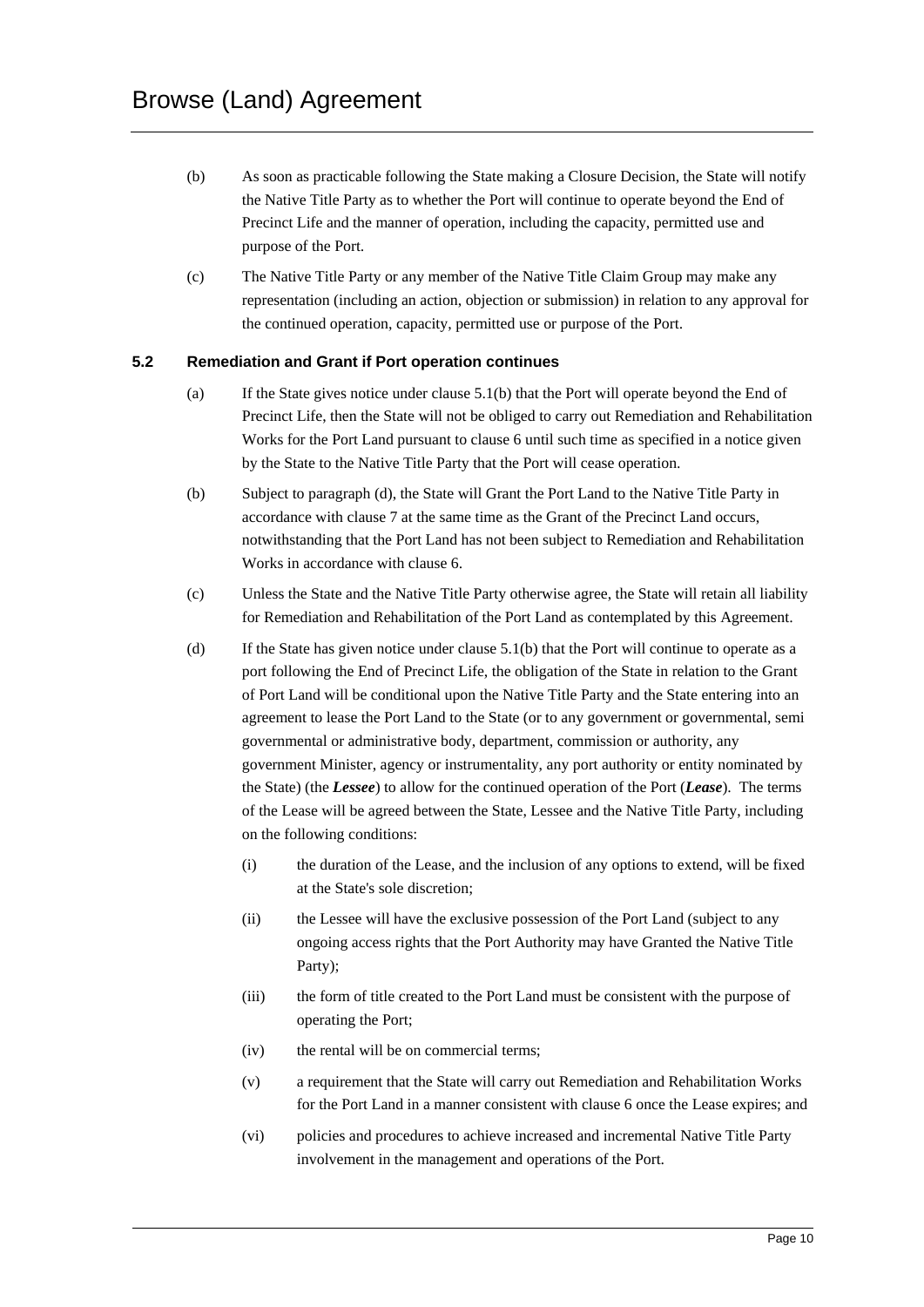#### **5.3 Dispute in relation to terms of Port Lease**

If the State, Lessee and the Native Title Party fail to agree the terms of the Lease under 5.2(d) within 12 months of the date of notification under clause 5.1(b), then in relation to any dispute or difference or claim as to the terms of the Lease (other than the terms set out in clause  $5.2(d)(i)$  and the terms specifying the capacity, permitted use and purpose of the Port), the provisions of clause 16.2 will apply.

#### **5.4 Remediation and Grant if Port ceases operation**

If the State gives:

- (a) the notice under clause  $5.1(b)$  that the Port will not operate beyond the End of Precinct Life; or
- (b) the notice referred to in clause  $5.2(a)$  that the Port will cease operation,

then, subject to any agreement contemplated under clause 5.2(c), the State must carry out Remediation and Rehabilitation Works for the Port Land in accordance with its obligations under clause 6 and Grant the Port Land to the Native Title Party in accordance with clause 7.

## **6. Remediation of Precinct Land and Facilities**

#### **6.1 State to remediate Precinct Land and Facilities following End of Precinct Life**

- (a) Subject to:
	- (i) clause 5 and this clause 6; and
	- (ii) any agreement between the parties under which it is agreed that any Facilities will be transferred to the Native Title Party,

the State will cause the Remediation and Rehabilitation Works to be carried out as soon as reasonably practicable following End of Precinct Life in accordance with this clause 6.

(b) The Native Title Party will have no liability under this Agreement for Remediation and Rehabilitation Works, unless the State and the Native Title Party otherwise agree.

#### **6.2 LNG Precinct Baseline Report**

- (a) Unless prepared earlier, within six months of the Commencement Date, the State will prepare a report which identifies the current uses, any existing Facilities, the environmental condition and the presence of any known or suspected Contamination on the LNG Precinct (including for the avoidance of doubt the Industrial Precinct, Third Party Contractors' Site, Workers' Accommodation Site and Port Land) (*LNG Precinct Baseline Report*).
- (b) The aspects of the LNG Precinct Baseline Report relating to known or suspected Contamination will be reviewed by a contaminated sites auditor accredited under the CS Act.
- (c) The LNG Precinct Baseline Report will be used to inform the extent of Remediation and Rehabilitation Works required at the End of Precinct Life.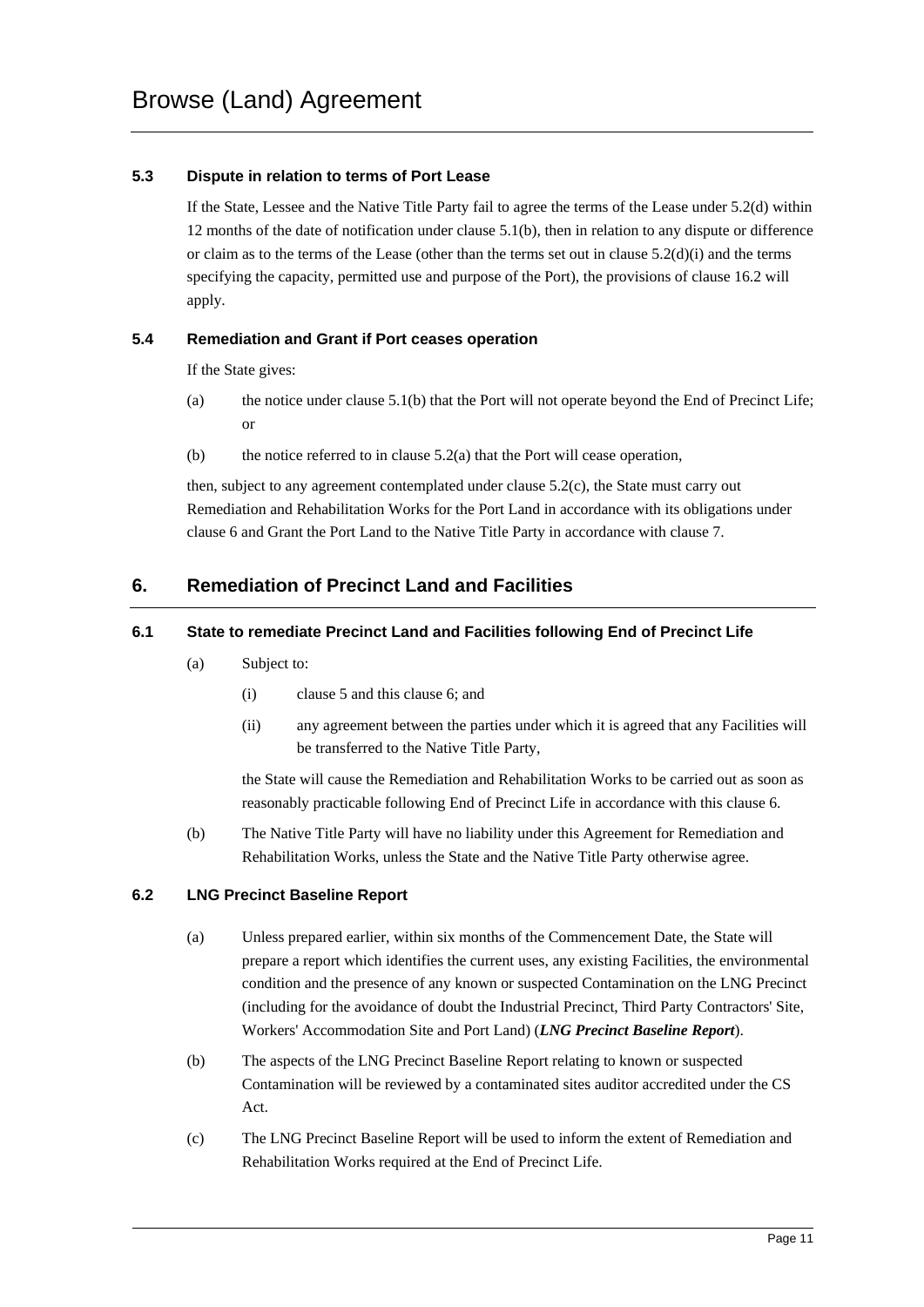- (d) As soon as practicable after preparing the LNG Precinct Baseline Report under paragraph (a), the State will provide the Native Title Party with a copy of the LNG Precinct Baseline Report. The Native Title Party may provide comments on the LNG Precinct Baseline Report within 3 months of the State providing the Report.
- (e) The State, in consultation with the Native Title Party, will prepare and publish a final LNG Precinct Baseline Report which:
	- (i) takes into account any comments received from the Native Title Party under paragraph (d); and
	- (ii) in the State's discretion will include the Native Title Party's comments,

within 3 months of receiving comments from the Native Title Party on the Report under paragraph (d).

#### **6.3 Remediation and Rehabilitation Works management plan**

As soon as practicable following the making of a Closure Decision, the parties will establish a Remediation and Rehabilitation Works management plan consistent with the principles outlined in this clause 6.

#### **6.4 Carrying out of Remediation and Rehabilitation Works**

- (a) The State shall cause to be carried out the Remediation and Rehabilitation Works in accordance with the management plan developed pursuant to clause 6.3 and the remainder of this clause 6.4.
- (b) The Remediation and Rehabilitation Works must be designed to remediate and rehabilitate the LNG Precinct to a condition:
	- (i) consistent with applicable legislation, policy and relevant standards (including those relating to Contamination and environmental rehabilitation) at the time the Remediation and Rehabilitation Works are to be carried out;
	- (ii) having regard to the condition of the LNG Precinct as determined in the LNG Precinct Baseline Report; and
	- (iii) having regard to the use made of the LNG Precinct prior to the commencement of the Remediation and Rehabilitation Works.
- (c) Without affecting its obligation under paragraph (a) or elsewhere in this Agreement, the State may subcontract or delegate to a Proponent (including by an obligation imposed on a Proponent under the Project Rights) or to third parties at its absolute discretion to carry out any of the Remediation and Rehabilitation Works.
- (d) For the avoidance of doubt, the subcontracting or delegation by the State under paragraph (c) does not, as between the State and the Native Title Party, relieve the State from its obligations under this Agreement to carry out the Remediation and Rehabilitation Works.
- (e) Once the State considers the Remediation and Rehabilitation Works are complete, the State will procure the preparation of a report which sets out whether the Remediation and Rehabilitation Works have been carried out and the objectives in paragraph (b) of this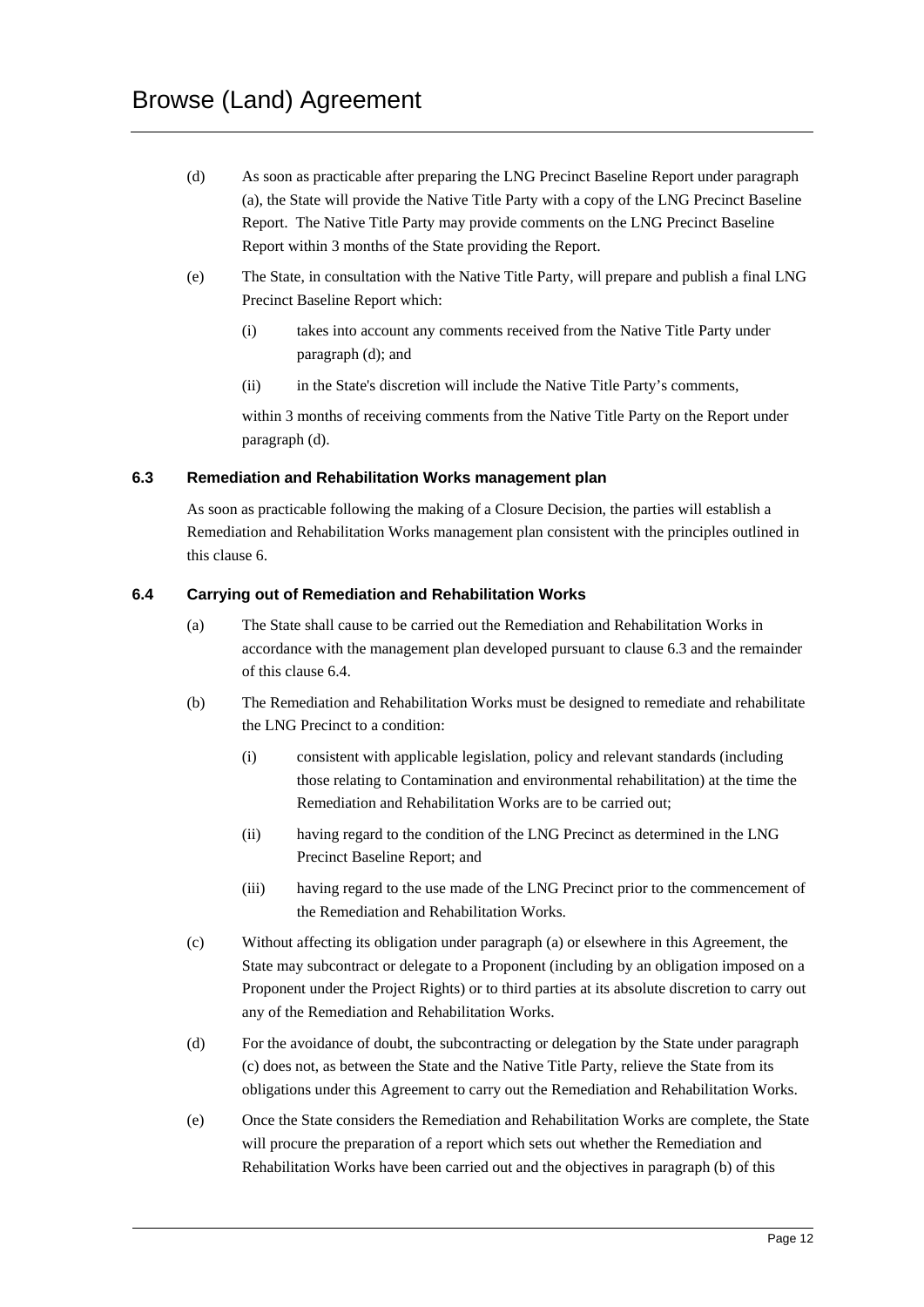clause have been met (*Environmental Status Report*). The report must be prepared by a suitably qualified expert.

- (f) As soon as practicable after completing the Environmental Status Report, the Native Title Party is to be given a copy of the Environmental Status Report. The Native Title Party may provide comments on the Environmental Status Report within 6 months of the Native Title Party receiving the Report. The State in its discretion will include the Native Title Party's comments in the Environmental Status Report prior to the submission (if any) of the Environmental Status Report to any regulatory body.
- (g) The State must consider the Native Title Party's comments on the Environmental Status Report, and:
	- (i) take such action as it considers appropriate (acting reasonably) to address the matters raised in the comments; and
	- (ii) give the Native Title Party a revised copy of the Environmental Status Report that sets out the State's response to the Native Title Party's comments and action taken (if any).

#### **6.5 Completion of Remediation and Rehabilitation Works**

The Remediation and Rehabilitation Works will be deemed to have been completed when one of the following takes place:

- (a) the State has provided an Environmental Status Report to the Native Title Party and the Native Title Party has either not given any comments under clause 6.4(f) within the period required or has notified the State that it agrees that the Remediation and Rehabilitation Works have been completed; or
- (b) an Expert appointed under clause 16.2 so determines,

#### (*Completion of Remediation*).

#### **6.6 Dispute in relation to Remediation and Rehabilitation Works**

If there is a dispute or difference or claim as to whether the Remediation and Rehabilitation Works have been completed, clause 16.2 will apply to the resolution of that dispute.

## **7. Grant of Precinct Land**

#### **7.1 Grant of land following closure of the LNG Precinct**

- (a) The obligations on the State in paragraphs (b) and (c) are conditional upon, and will not take effect in accordance with their terms until, each of the Taking Orders has been registered under the *Land Administration Act 1997* (WA).
- (b) Subject to paragraph (a), the State will Grant to the Native Title Party the land required for the Industrial Precinct, Third Party Contractors' Site and Workers' Accommodation Site (*Precinct Land*) following the End of Precinct Life and in accordance with the procedure set out in this clause 7.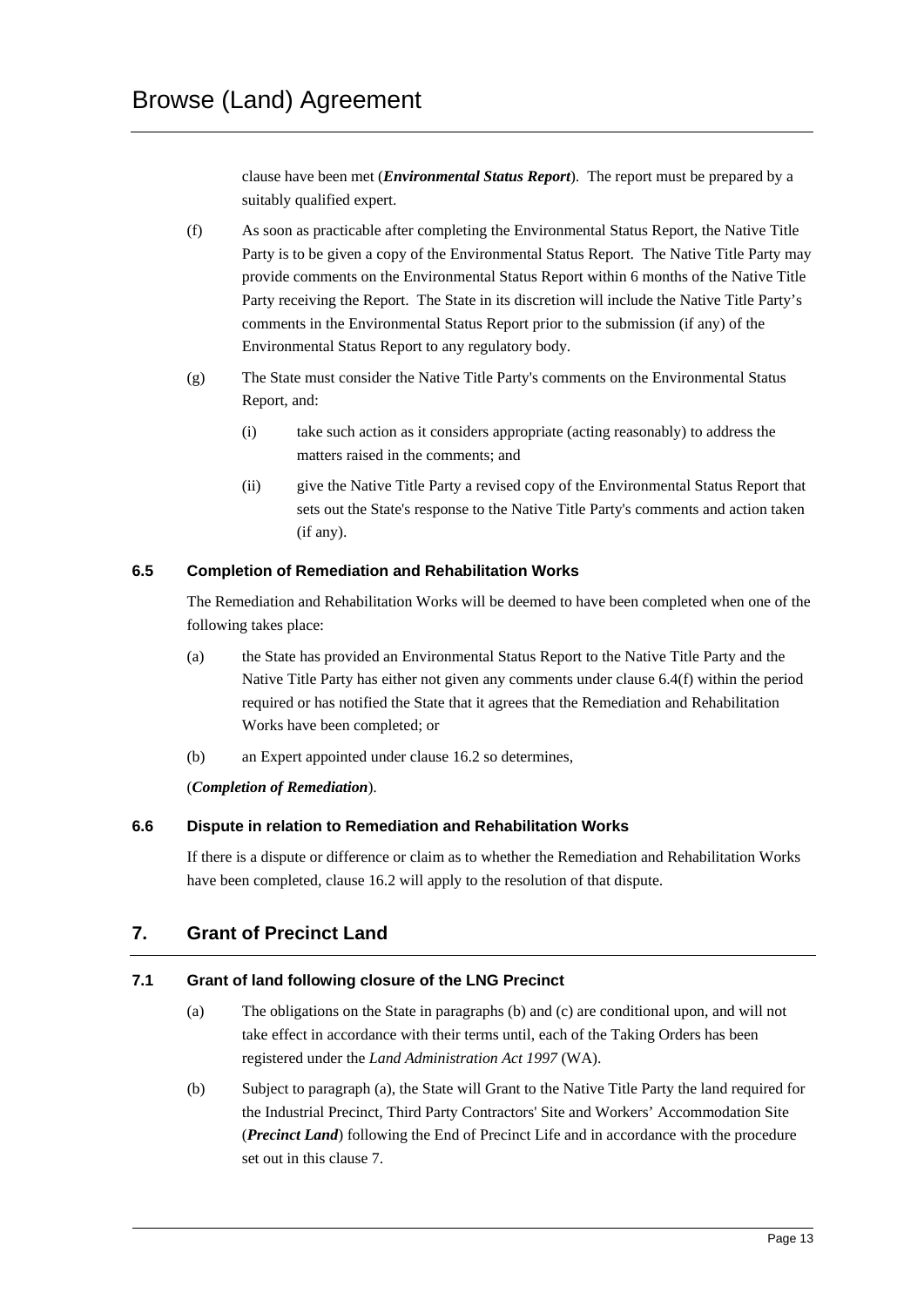(c) Subject to paragraph (a) and clauses 5 and 6, the State will Grant to the Native Title Party the Port Land following the End of Precinct Life and in accordance with the procedure set out in this clause 7.

#### **7.2 State and Native Title Party to determine form of title**

- (a) As soon as is reasonably practicable following the End of Precinct Life, the State will consult with the Native Title Party as to the Native Title Party's desired use of the Precinct Land and Port Land and the appropriate title or interest in the Precinct Land and Port Land to be Granted in accordance with clause 7.3.
- (b) If, by a date 12 months after Completion of Remediation, the State and Native Title Party have not agreed on the appropriate form of title or interest in the Precinct Land and Port Land to be Granted to the Native Title Party the State will, as soon as is reasonably practicable after that date, Grant unconditional freehold title to the Precinct Land and Port Land in accordance with clause 7.3.

#### **7.3 Administrative Body to hold Grant Land**

Unless the Native Title Party nominates an alternative body and the State agrees to that nomination, the Precinct Land and Port Land must be registered in the name of the Administrative Body who will hold the land on trust for the benefit of the Native Title Party.

#### **7.4 State not liable**

The State is not liable for any Loss arising out of or connected with the Grant of any interest in the Precinct Land and Port Land to any person on the direction or advice of the Native Title Party.

#### **7.5 Costs arising in relation to Grant**

- (a) The State will pay for the following establishment costs arising out of the Grant of the Precinct Land and Port Land:
	- (i) creation of title to the Precinct Land and Port Land and transfer of the title to the Administrative Body (including survey costs); and
	- (ii) registration fees at the Western Australian Land Information Authority (Landgate).
- (b) For the avoidance of doubt, the State is not liable to pay for:
	- (i) establishment costs not referred to in paragraph (a), including the provision of services to the Precinct Land and Port Land (including any which are a usual precondition to the creation of title) such as road upgrades, service connections and headworks charges, unless the State in its sole discretion agrees to pay for these costs; and
	- (ii) all holding costs including local government rates and other taxes that are normally borne by the land owner.
- (c) The Native Title Party agrees that the State will not pay the following costs arising out of the Grant of the Precinct Land and Port Land;
	- (i) all costs referred to in paragraph (b); and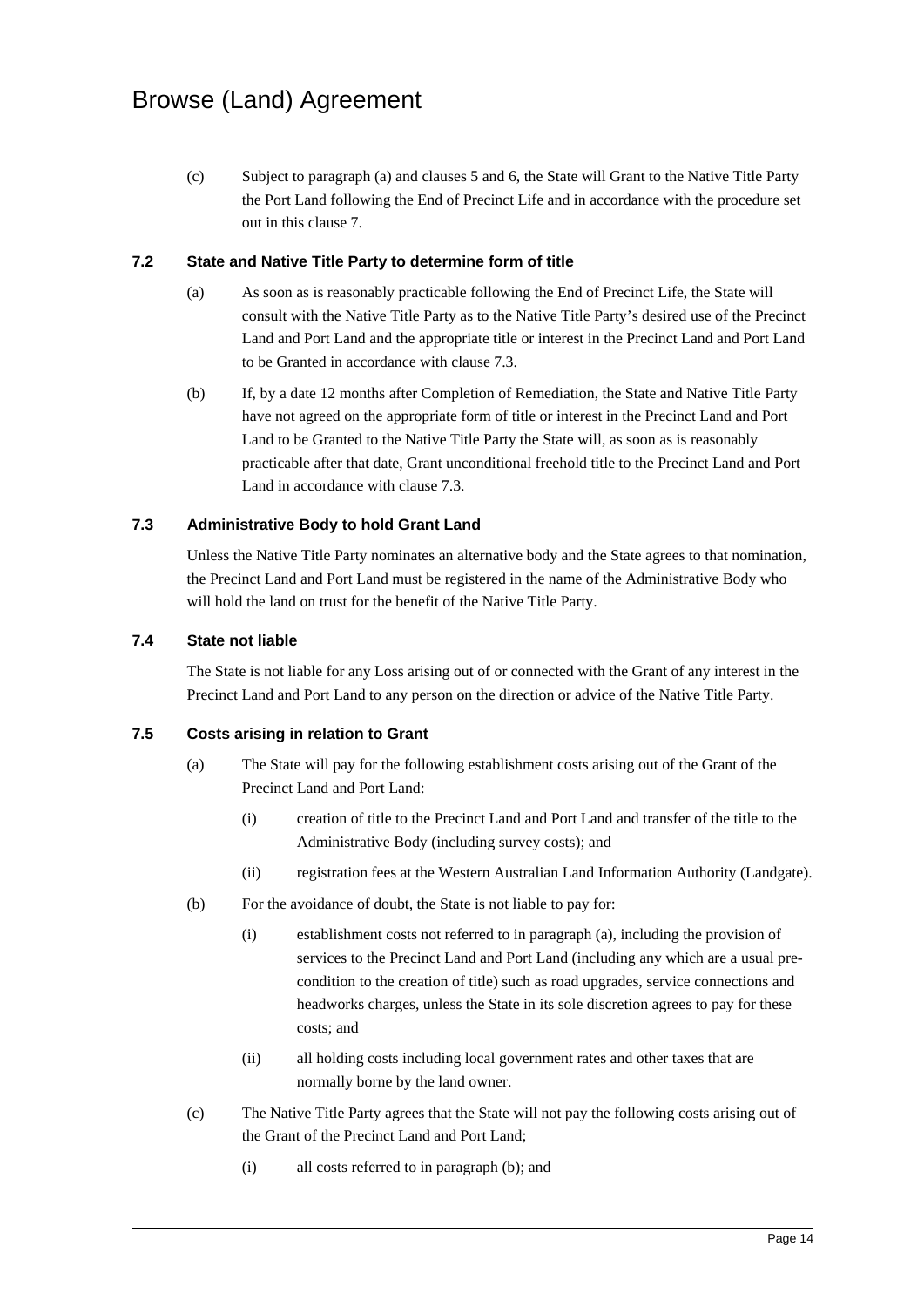(ii) any costs incurred by the Native Title Party under clause 7.1 or 7.2, other than those costs identified in paragraph (a).

## **8. Limitation of further LNG Development on the Kimberley Coastline**

- (a) The State agrees not to:
	- (i) operate, authorise or permit the operation of; or
	- (ii) Grant any right, title, interest, approval or permission which would have the effect of authorising,

a Gas Processing Facility located on the Kimberley Coastline but outside the LNG Precinct.

- (b) In paragraph (a), *Gas Processing Facility* means a facility for the liquefaction of Petroleum produced from any area seaward of the low water mark of the mainland coast of Western Australia, but does not include:
	- (i) any other facility which uses or refines Petroleum; or
	- (ii) storage or transportation facilities.

## **9. Assignment**

(a) The Native Title Party may not assign its rights and obligations under this Agreement unless the assignment is to a body (*Permitted Assignee*):

- (i) as provided under paragraph (b); or
- (ii) where the Native Title Party has obtained the consent of the State to the assignment, which consent shall not be unreasonably withheld.
- (b) Within 2 months of:
	- (i) a determination by the Federal Court under sections 56 and 57 of the Native Title Act of the Native Title Claim; and
	- (ii) the incorporation of a prescribed body corporate for the purposes of the Native Title Act which is or will be authorised to act as agent for the Native Title Party,

the Native Title Party will assign its rights and obligations under this Agreement to the body which is the prescribed body corporate identified in that determination or incorporated as a consequence of the determination.

- (c) If the Native Title Party wishes to assign its rights and obligations, it must procure the Permitted Assignee to execute a deed by which the Native Title Party assigns and the Permitted Assignee assumes all of the Native Title Party's rights and obligations under this Agreement and by which the parties agree to vary this Agreement.
- (d) From the date of execution of the deed referred to in paragraph (c) the Native Title Party is released from further performance of this Agreement but remains liable for all obligations which accrued prior to the date of execution of the deed.
- (e) The Minister shall cause the deed referred to in paragraph (c) to be tabled in both Houses of Parliament.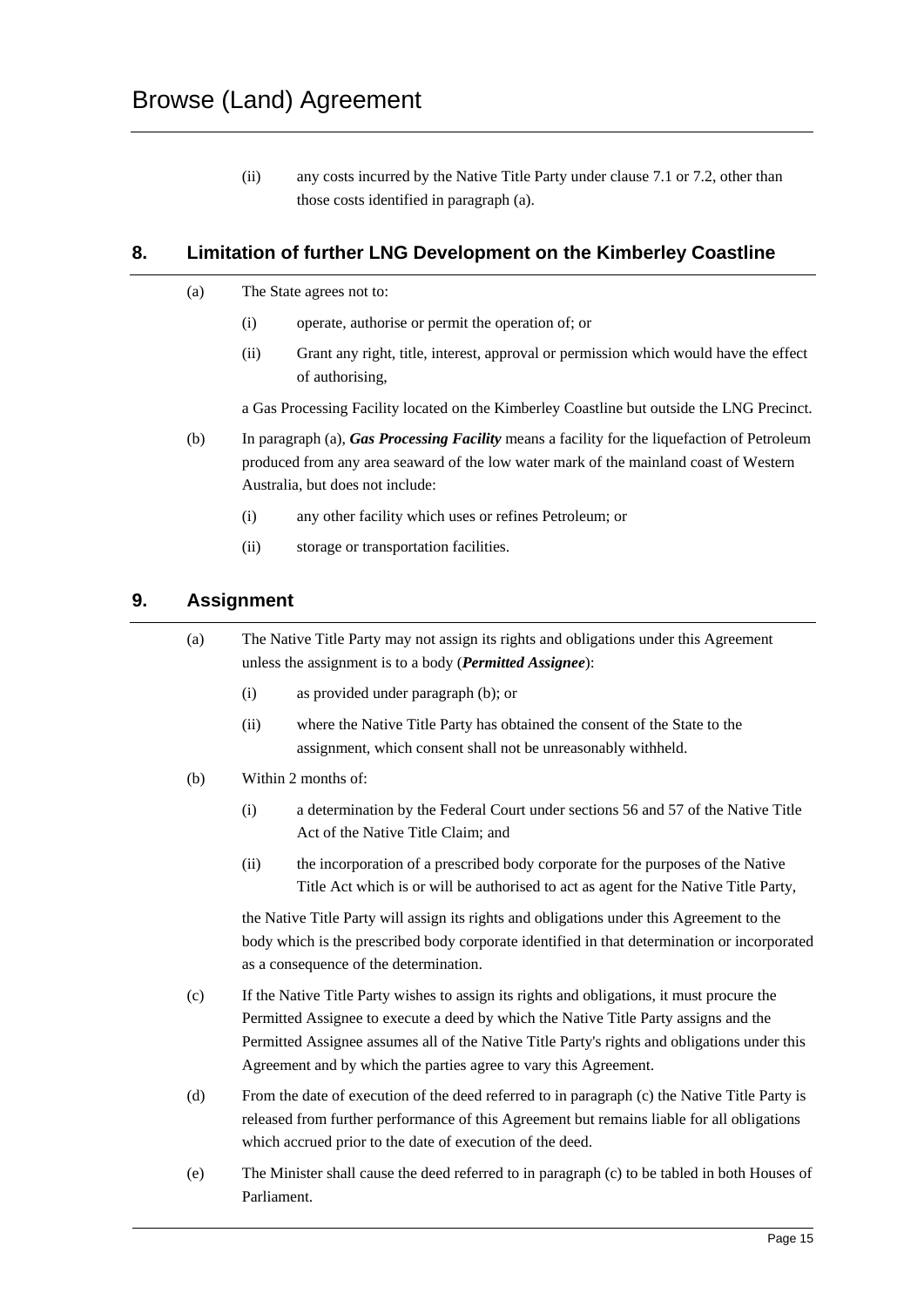## **10. Variation**

#### **10.1 Parties may vary Agreement**

The parties to this Agreement may from time to time by agreement in writing add to, substitute for, cancel or vary all or any of the provisions of this Agreement or any other lease, licence, easement or other title granted under or pursuant to this Agreement for the purpose of more efficiently or satisfactorily implementing or facilitating any of the objects of this Agreement.

#### **10.2 Minister to table variations in Parliament**

- (a) The Minister shall cause any agreement made pursuant to clause 10.1 in respect of any addition, substitution, cancellation or variation of the provisions of this Agreement to be laid on the Table of each House of Parliament within 12 sitting days next following its execution.
- (b) Either House may, within 12 sitting days of that House after the agreement has been laid before it, pass a resolution disallowing the agreement, but if after the last day on which the agreement might have been disallowed neither House has passed such a resolution the agreement shall have effect from and after that last day.

#### **11. Term**

This Agreement terminates on the date when the last of the State's obligations under clauses 5, 6 and 7 has been fulfilled and either the State or the Native Title Party serves a notice to that effect.

## **12. Power to extend periods**

Notwithstanding any provision of this Agreement the Minister may at the request of the Native Title Party from time to time extend or further extend any period or vary or further vary any date referred to in this Agreement for such period or to such later date as the Minister thinks fit whether or not the period to be extended has expired or the date to be varied has passed.

## **13. Duties**

| (a) | Subject to paragraph (b), the State must pay all duties on and in relation to: |                                                                                   |  |
|-----|--------------------------------------------------------------------------------|-----------------------------------------------------------------------------------|--|
|     | (i)                                                                            | this Agreement;                                                                   |  |
|     | (i)                                                                            | any instrument, document or transaction to which the State is a party required by |  |
|     |                                                                                | this Agreement; and                                                               |  |

(iii) any instrument or document required under any relevant Law in connection with any transaction to which the State is a party required by this Agreement,

even if another party is primarily liable for the payment of the duty.

- (b) The State will not pay any duties on and in relation to any dutiable transaction:
	- (i) to which the State is not a party; and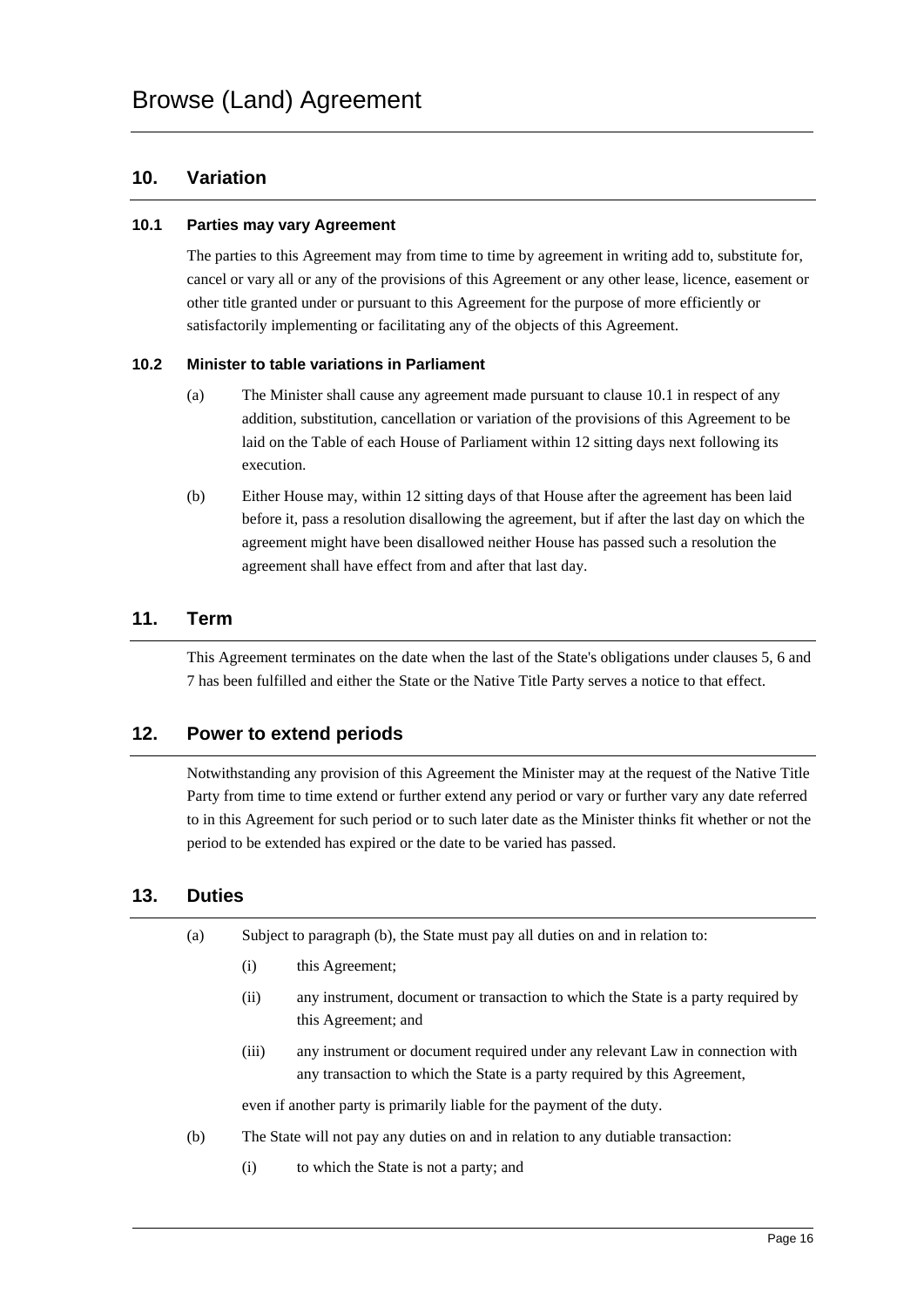(ii) which does not arise out of an obligation of the State contemplated by this Agreement.

## **14. Notices**

#### **14.1 Manner of notice**

Any notice required to be given to a party under this Agreement:

- (a) must be in writing and in English and signed by or on behalf of the sending party;
- (b) addressed to that party in accordance with the details nominated in clause 14.2 below (or any alternative details nominated to the sending party by Notice); and
- (c) shall either be left at the party's address specified in clause 14.2 or sent to the party's address or fax number specified in clause 14.2. If it is sent by mail, it is taken to have been received 7 days after it is posted. If it is sent by fax, it is taken to have been received when the sender's facsimile system generates a message confirming that the notice was transmitted in its entirety to the facsimile number of the recipient.

#### **14.2 Parties' notice details**

The parties' addresses and fax numbers for the receipt of notices are, unless otherwise advised in writing:

| (i)  | to the State:              | Minister for Lands          |
|------|----------------------------|-----------------------------|
|      |                            | Level 10 Dumas House        |
|      |                            | 2 Havelock St               |
|      |                            | West Perth WA 6005          |
|      |                            | Fax Number: (08) 9226 4050  |
| (ii) | to the Native Title Party: | C/- Chief Executive Officer |
|      |                            | Kimberley Land Council      |
|      |                            | PO Box 2145                 |
|      |                            | Broome WA 6725              |
|      |                            | Fax Number: (08) 9193 6279  |

## **15. Applicable law**

This Agreement is to be interpreted according to the law for the time being in force in Western Australia.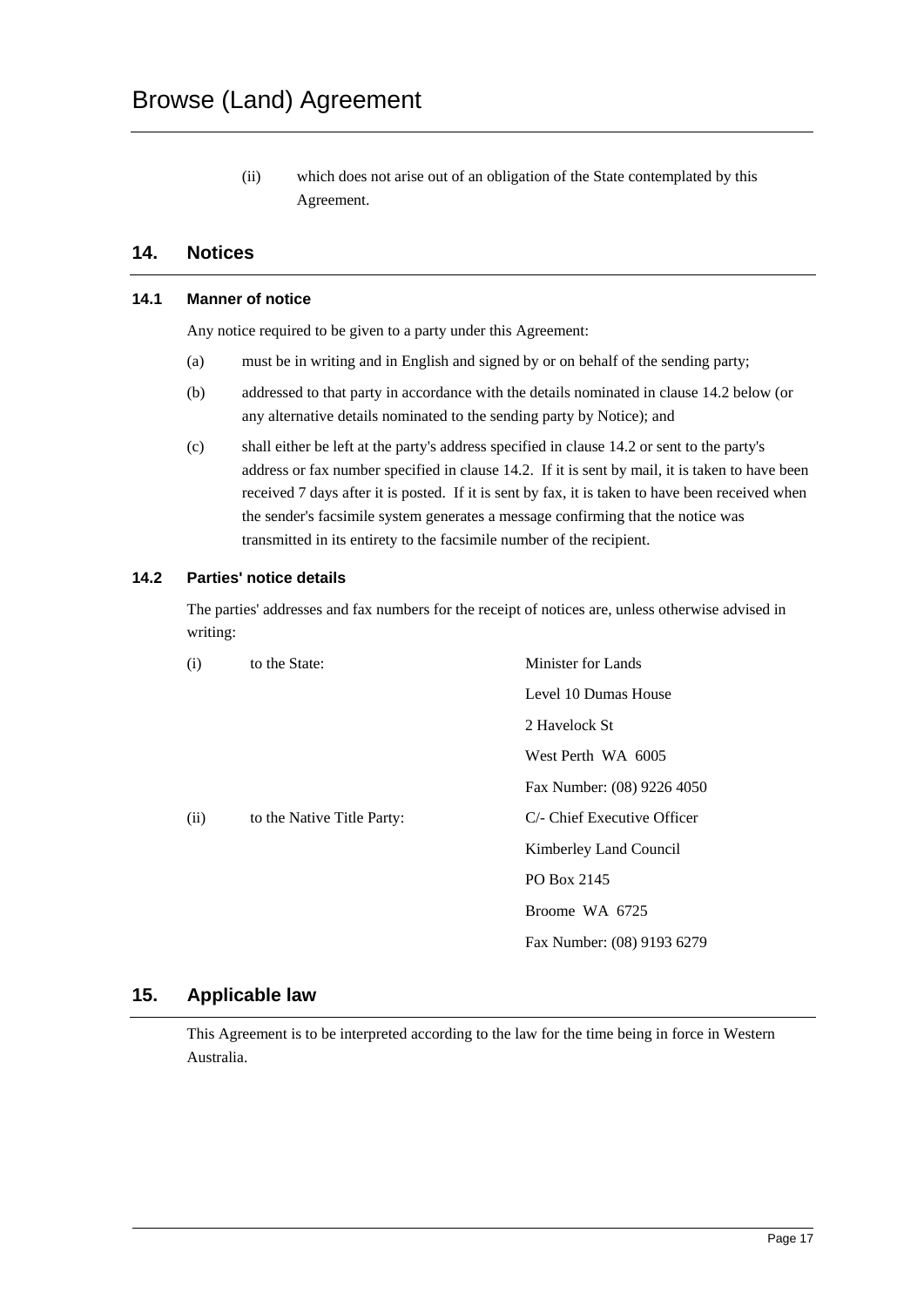## **16. Dispute Resolution**

#### **16.1 General dispute resolution**

- (a) Except as provided in this clause, any dispute or difference between the State and the Native Title Party arising out of this Agreement, the construction of this Agreement or as to the rights duties or liabilities of either of them under this Agreement or as to any matter to be agreed upon between them under this Agreement must, in default of agreement between them and in the absence of any provision in this Agreement to the contrary, be referred to and settled by arbitration under the provisions of the *Commercial Arbitration Act 1985* (WA) and each party may be represented before the arbitrator by a duly qualified legal practitioner or other representative.
- (b) Except where otherwise provided in this Agreement, the provisions of this clause will not apply to any case where the State, the Minister or any other Minister in the Government of the State is by this Agreement given either expressly or impliedly a discretionary power.
- (c) The arbitrator of any submission to arbitration under this Agreement is hereby empowered upon the application of either the State or the Native Title Party, to grant in the name of the Minister any interim extension of any period or variation of any date referred to herein which having regard to the circumstances may reasonably be required in order to preserve the rights of that party or of the parties to the arbitration and an award may in the name of the Minister grant any further extension or variation for that purpose.

#### **16.2 Dispute as to terms of Port Lease or Remediation and Rehabilitation Works**

- (a) This clause 16.2 applies to:
	- (i) a dispute between the State and the Native Title Party as contemplated in clause 5.3; or
	- (ii) a dispute between the State and the Native Title Party as contemplated in clause 6.6,

(each a *Dispute*) and not otherwise.

- (b) If there is a Dispute, either party (in this clause the *Referring Party*) may give written notice to the other party of the Dispute, specifying in reasonable detail the nature of the Dispute, and the matters on which the parties are unable to agree at the date of the notice of dispute.
- (c) As soon as possible after the giving of a notice of dispute representatives of the Native Title Party and of the State (each such representative having full authority from their respective principals to resolve the Dispute) shall meet and attempt to resolve the Dispute in good faith.
- (d) If the Dispute is not resolved within 28 days of the giving of a notice of dispute, then the Dispute must be referred to expert determination in accordance with the following provisions:
	- (i) the Referring Party must refer the Dispute to the Australian Commercial Disputes Centre Limited (*ACDC*) by requesting in writing that the ACDC administer the resolution of the Dispute in accordance with this clause and the ACDC Expert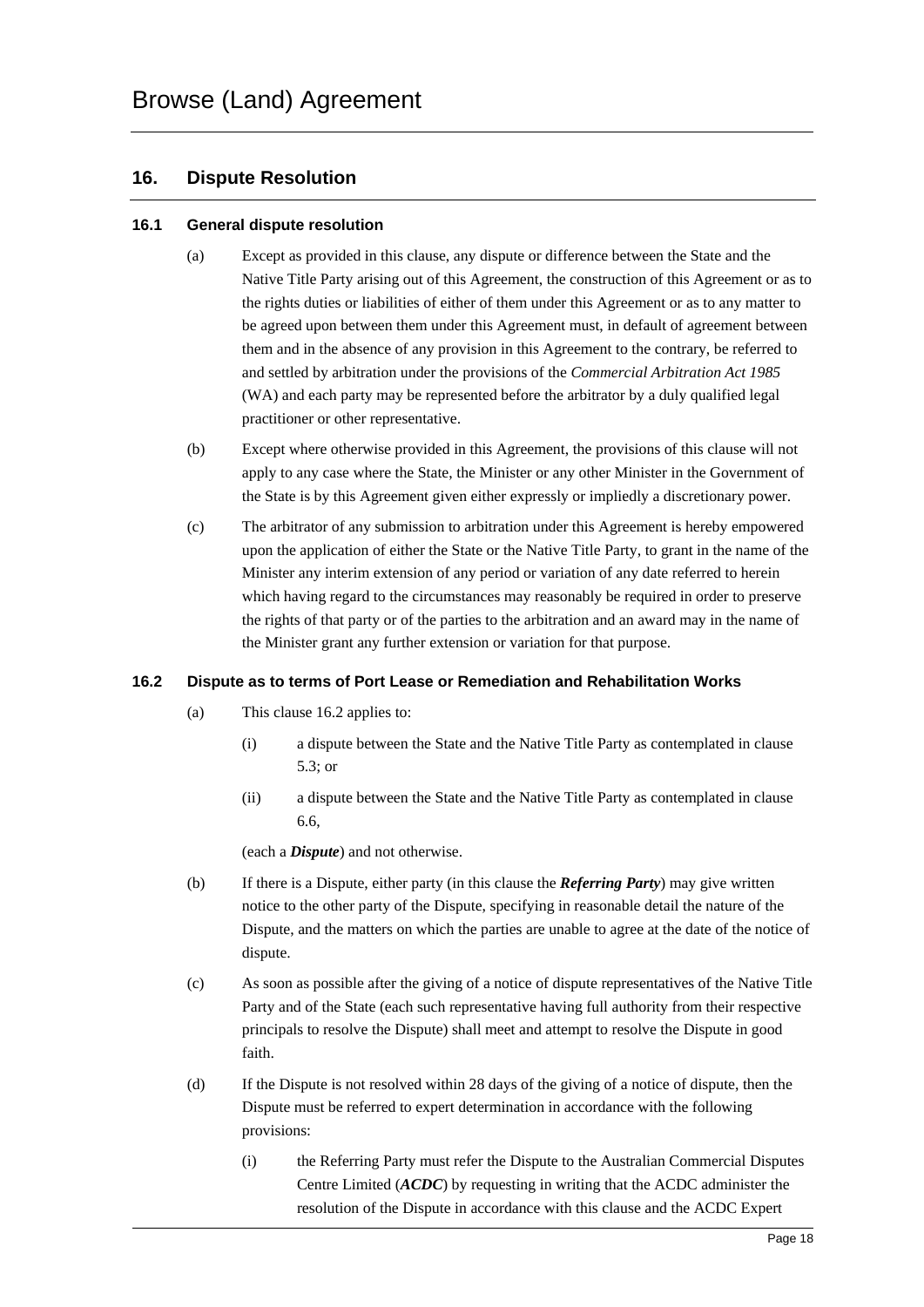Determination Guidelines and within 14 days of receiving the request select and notify the parties of the members of a panel of three independent persons who would be suitably qualified to determine the Dispute (the *Panel*), together with the terms and conditions on which those persons would be prepared to be engaged. The Referring Party must send to the other party a copy of that written request on the same day it is sent it to the ACDC;

- (ii) within 7 days after the receipt of the details of the Panel from the ACDC, the parties must agree on an expert selected from the Panel to determine the Dispute (the *Expert*). If the parties fail to agree on the expert within 7 days, either party may request the Chief Executive Officer of the ACDC (or his or her delegate) to nominate a suitably qualified expert from the Panel. The expert agreed or nominated under this paragraph shall be appointed by the parties as the Expert on the terms and conditions notified by the ACDC in accordance with paragraph (i) in the absence of any other agreement between the parties and the Expert on the Expert's terms and conditions of engagement;
- (iii) if the ACDC is no longer operating at the time of the Dispute, the parties must in good faith select a body that has as one of its objects the promotion of alternative dispute resolution, to perform the functions entrusted to the ACDC in paragraphs  $(i)$  and  $(ii)$ ;
- (iv) neither party may challenge or dispute the nomination or appointment of the Expert under this clause except in the case where there is a reasonable apprehension of, or actual, conflict of interest or apprehended bias that can be readily identified to the satisfaction of either the Chief Executive Officer of the ACDC (or his or her delegate) or the Expert both acting reasonably;
- (v) the parties must provide the Expert with a copy of this Agreement and the notice of dispute;
- (vi) each party may, within 21 days of the appointment of the Expert, make one written submission to the Expert as to how the Expert should resolve the Dispute;
- (vii) the Expert must by notice to the parties and within 42 days of their appointment determine the Dispute, having regard to their own expertise and the submissions of the parties;
- (viii) upon submission by either party, the Expert may amend the determination or finding to correct:
	- (A) a clerical mistake;
	- (B) an error from an accidental slip or omission; or
	- (C) a material miscalculation of figures or a material mistake in the description of any person, thing or matter;
- (ix) the determination by the Expert under this clause is final and binding on the parties in the absence of manifest error and neither party may commence proceedings in a court of competent jurisdiction unless that party has complied with this clause and any such proceeding must be commenced within 6 months of the Expert's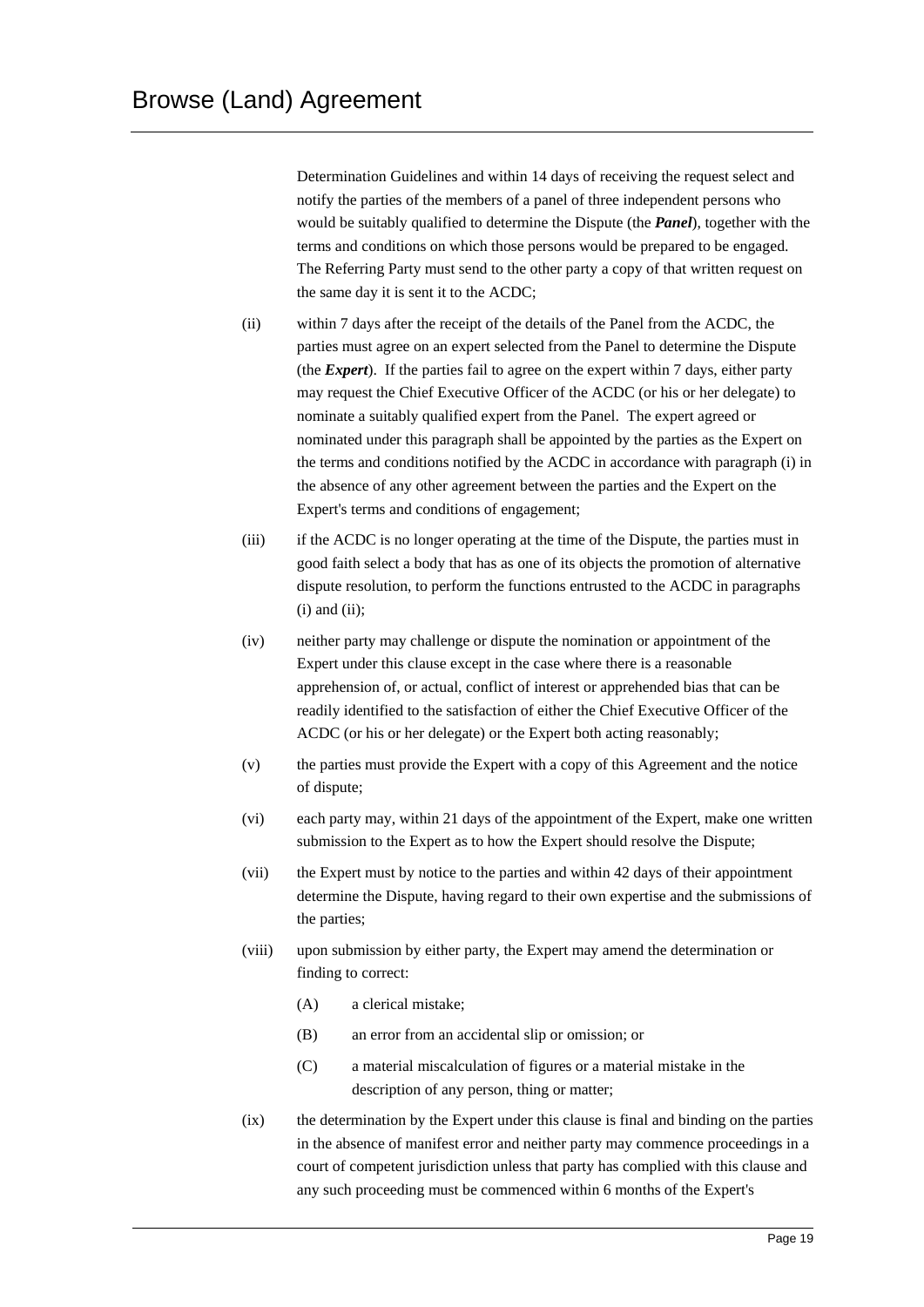determination. The determination of the Expert shall be treated as final and binding on the parties prior to the resolution of those proceedings but in any case subject to those proceedings;

- (x) the costs of the Expert shall be borne equally by each of the parties to the Dispute;
- (xi) the Expert must act as an independent expert and not an arbitrator; and
- (xii) the dispute resolution proceedings under this clause are not arbitration proceedings under the *Commercial Arbitration Act 1985* (WA) or otherwise.

## **17. Warranty**

The KLC on its own behalf and for and on behalf of the Native Title Party represents and warrants that:

- (a) it has been validly and lawfully instructed by the Native Title Party to enter into this Agreement; and
- (b) all necessary authorisations have been obtained:
	- (i) to enable the Native Title Party to enter into this Agreement; and
	- (ii) to enable the KLC to enter into this Agreement.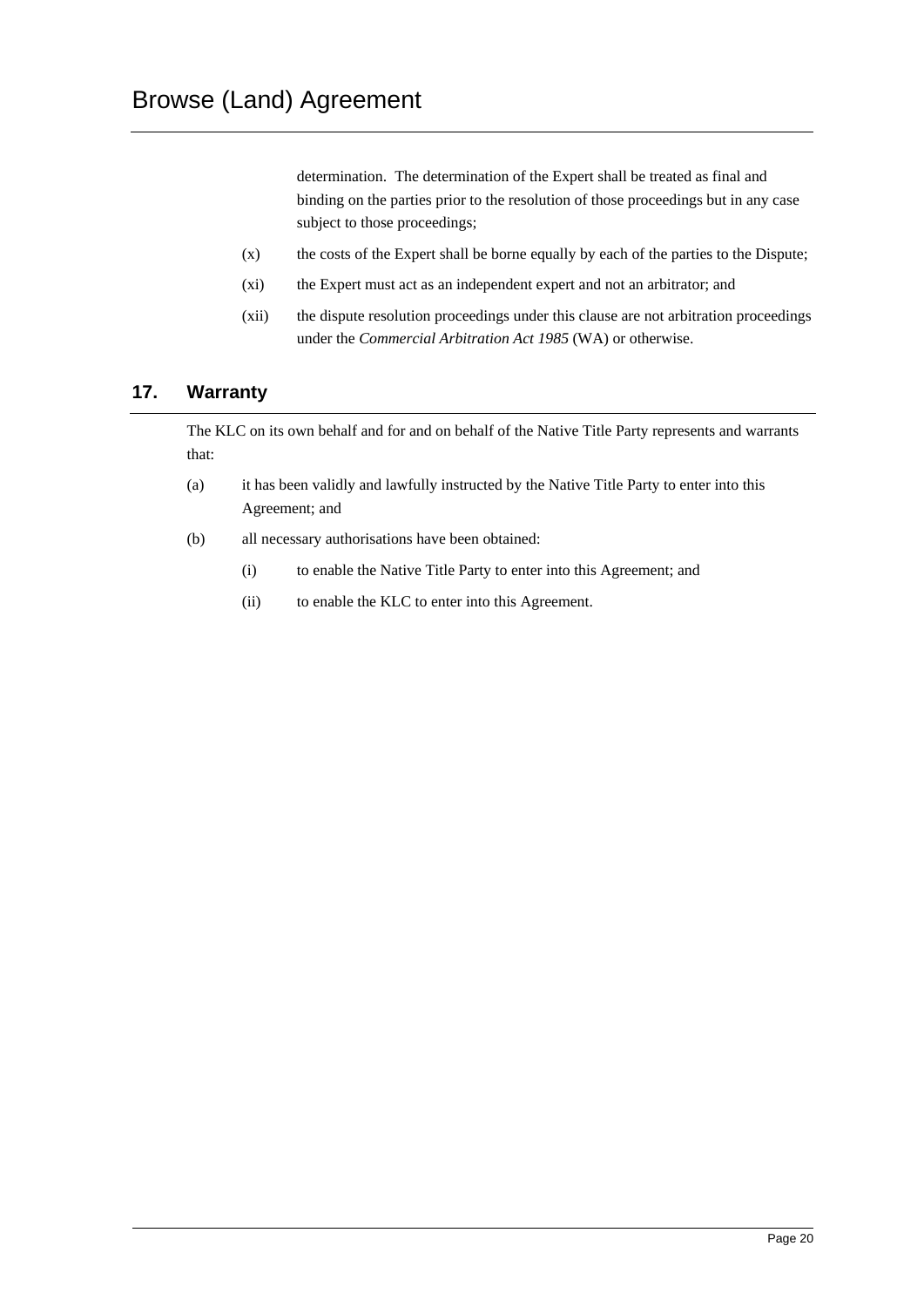## Browse (Land) Agreement

Executed as an agreement in the State of Western Australia:

Signed by The Honourable Brendon John Grylls MIA for and on behalf of the State of Australia in the presence of:

Witness Signature HAMLE  $\mathbb{G}$ 

Signature

**Print Name** 

Executed in accordance with section 99-5 of the *Corporations (Aboriginal and Torres Strait Islander) Act 2006* (Cth) by the Kimberley Land Council for and on behalf of the Native Title Party (in every respect other than clause 17 in which respect it is signing both as agent for the Native Title Party and in its own capacity):

Director  $\uparrow$   $\uparrow$ Print Name Witnes

Print Name

Director

Print Name Witness ERos

Print Name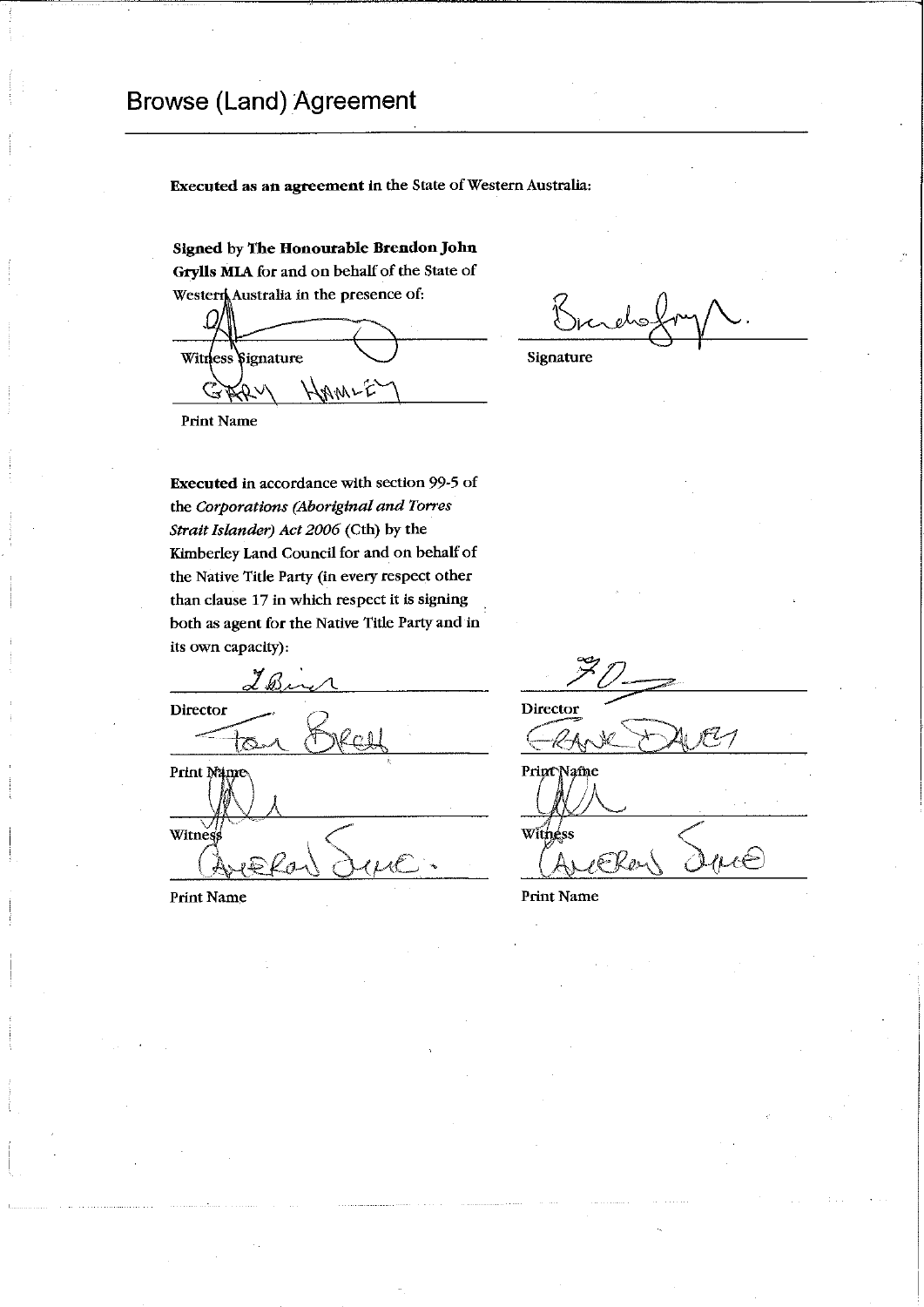

## **Annexure 1 – Map of the Kimberley Coastline**